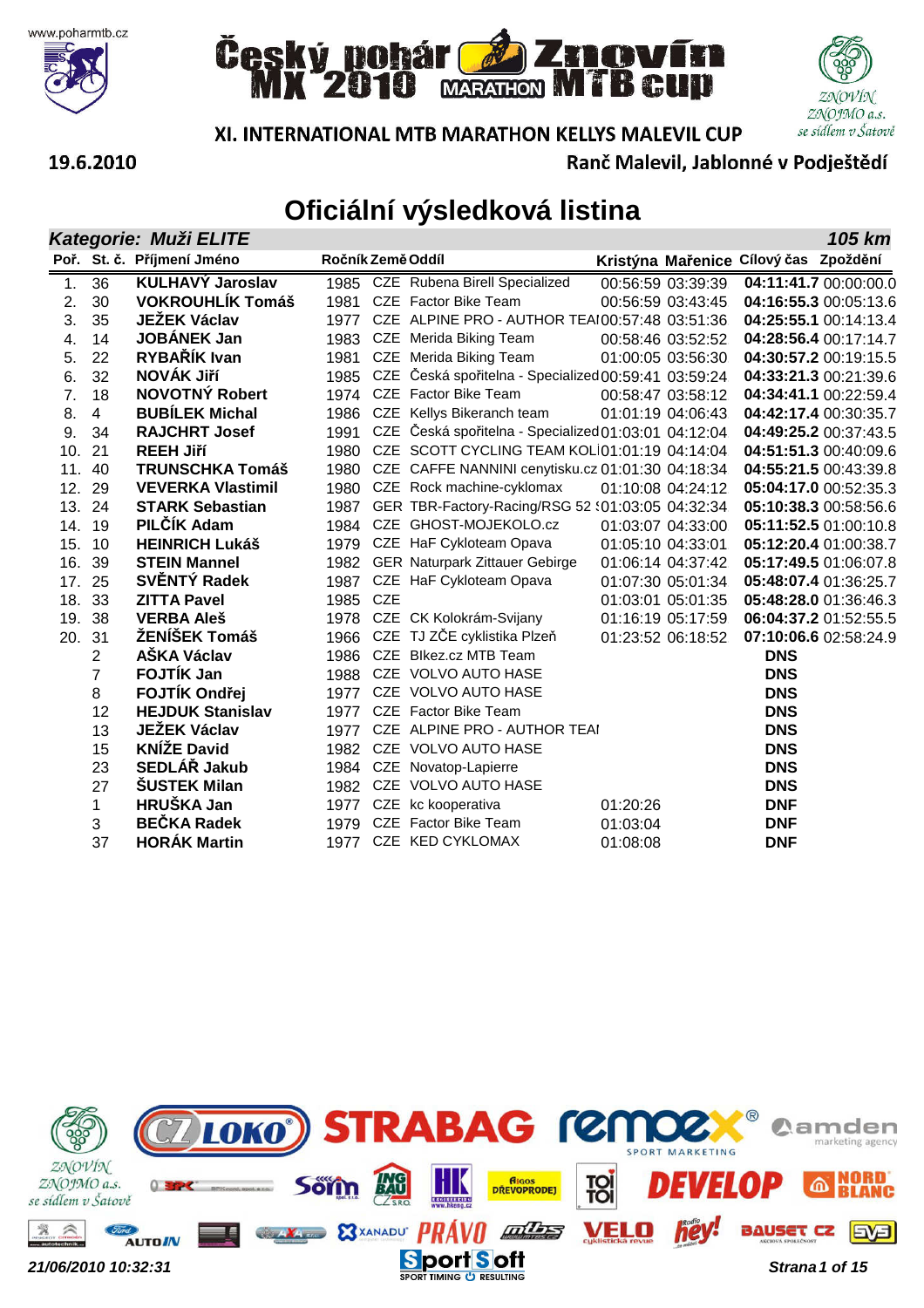







XI. INTERNATIONAL MTB MARATHON KELLYS MALEVIL CUP

Ranč Malevil, Jablonné v Podještědí

|     | Kategorie: Muži hobby 19-29 let<br>105 km |                            |                   |  |                                                        |  |                   |                                       |                       |  |
|-----|-------------------------------------------|----------------------------|-------------------|--|--------------------------------------------------------|--|-------------------|---------------------------------------|-----------------------|--|
|     |                                           | Poř. St. č. Příjmení Jméno | Ročník Země Oddíl |  |                                                        |  |                   | Kristýna Mařenice Cílový čas Zpoždění |                       |  |
| 1.  | 308                                       | <b>STRNAD Václav</b>       |                   |  | 1983 CZE Pells Team                                    |  | 01:03:01 04:14:03 |                                       | 04:50:40.6 00:00:00.0 |  |
| 2.  | 370                                       | <b>NEBESÁŘ Marek</b>       |                   |  | 1983 CZE BIG SHOCK TEAM                                |  | 01:02:59 04:18:35 |                                       | 04:55:21.4 00:04:40.8 |  |
| 3.  | 261                                       | <b>NOVOTA Jan</b>          |                   |  | 1981 CZE Fun Bike Team Ústí nad Laber01:03:00 04:18:59 |  |                   |                                       | 04:58:23.8 00:07:43.2 |  |
| 4.  | 690                                       | <b>OUDES Pavel</b>         |                   |  | 1981 CZE JIKO Cacha Susice                             |  | 01:03:39 04:19:38 |                                       | 04:59:41.3 00:09:00.7 |  |
| 5.  | 170                                       | <b>HAVEL Josef</b>         | 1982 CZE IVT      |  |                                                        |  | 01:05:31 04:24:09 |                                       | 05:02:42.2 00:12:01.6 |  |
| 6.  | 164                                       | <b>GOLD Zdeněk</b>         |                   |  | 1987 CZE Gold's gym - kola Šírer                       |  | 01:05:48 04:29:23 |                                       | 05:09:28.5 00:18:47.9 |  |
| 7.  | 206                                       | <b>KECHRT Tomáš</b>        | 1981              |  | CZE Pells Team                                         |  | 01:14:34 04:31:29 |                                       | 05:10:03.2 00:19:22.6 |  |
| 8.  | 229                                       | <b>LECNAR Jaromír</b>      |                   |  | 1983 CZE GIANT Pítrs bikes                             |  | 01:06:11 04:35:55 |                                       | 05:13:34.3 00:22:53.7 |  |
| 9.  | 249                                       | <b>MIKULE Ondřej</b>       |                   |  | 1988 CZE CYKLO SKi J.Žitník                            |  | 01:06:16 04:35:05 |                                       | 05:16:36.2 00:25:55.6 |  |
| 10. | 338                                       | VÁCLAVÍK Jan               |                   |  | 1987 CZE KELLYS BIKE RANCH TEAM 01:07:31 04:37:51      |  |                   |                                       | 05:18:26.3 00:27:45.7 |  |
| 11. | 309                                       | <b>STROLENÝ Petr</b>       | 1988 CZE Most     |  |                                                        |  | 01:05:11 04:38:04 |                                       | 05:19:45.4 00:29:04.8 |  |
| 12. | 245                                       | <b>MELŠA Zdeněk</b>        |                   |  | 1982 CZE Jiskra Jaroměř - Potocký                      |  | 01:15:30 04:40:50 |                                       | 05:19:46.1 00:29:05.5 |  |
| 13. | 385                                       | <b>ŽILÁK František</b>     | 1981              |  | CZE GHOST - MOJEKOLO.cz                                |  | 01:02:58 04:35:51 |                                       | 05:22:56.3 00:32:15.7 |  |
| 14. | 324                                       | <b>STEFAN Jiří</b>         | 1981              |  | CZE CARLA KUPKOLO.cz                                   |  | 01:09:13 04:42:39 |                                       | 05:25:39.0 00:34:58.4 |  |
| 15. | 300                                       | <b>SLÁDEK Marcel</b>       |                   |  | 1986 CZE GHOST-MOJEKOLO.cz                             |  | 01:05:49 04:41:50 |                                       | 05:29:02.2 00:38:21.6 |  |
| 16. | 222                                       | <b>KUGLER Zbynek</b>       |                   |  | 1981 CZE Kofola Sensor race team                       |  | 01:01:35 04:41:33 |                                       | 05:29:54.1 00:39:13.5 |  |
| 17. | 629                                       | <b>DREJSL Lukas</b>        |                   |  | 1986 CZE GIANT Pitrs bikes                             |  | 01:11:14 04:51:56 |                                       | 05:32:30.0 00:41:49.4 |  |
| 18. | 330                                       | <b>TOKAR Oleg</b>          | 1982 UKR Kiev     |  |                                                        |  | 01:11:11 04:53:30 |                                       | 05:37:13.6 00:46:33.0 |  |
| 19. | 263                                       | <b>NOVOTNÝ Petr</b>        |                   |  | 1981 CZE KONA CYCLING POINT                            |  | 01:07:32 04:56:02 |                                       | 05:40:59.1 00:50:18.5 |  |
| 20. | 130                                       | <b>LEXA Lukáš</b>          |                   |  | 1987 CZE MTB NEŽICHOV                                  |  | 01:09:43 04:56:22 |                                       | 05:41:02.1 00:50:21.5 |  |
|     | 21. 716                                   | <b>SIMONEK Vaclav</b>      |                   |  | 1987 CZE Cyclo Club Varnsdorf                          |  | 01:09:56 05:03:20 |                                       | 05:46:51.1 00:56:10.5 |  |
| 22. | 158                                       | <b>FLEISCHMAN Jan</b>      |                   |  | 1985 CZE SOS team                                      |  | 01:10:24 05:04:12 |                                       | 05:48:41.1 00:58:00.5 |  |
| 23. | 310                                       | <b>SUSTR Lukas</b>         |                   |  | 1984 CZE Hnizdil Team                                  |  | 01:10:05 05:02:02 |                                       | 05:48:52.5 00:58:11.9 |  |
| 24. | 333                                       | TŘÍSKA Jan                 |                   |  | 1986 CZE Explosiw bike team                            |  | 01:11:56 05:06:26 |                                       | 05:49:41.2 00:59:00.6 |  |
| 25. | 265                                       | <b>PACLT Tomáš</b>         |                   |  | 1983 CZE N.A.C.O. Liberec                              |  | 01:11:12 05:05:02 |                                       | 05:52:26.2 01:01:45.6 |  |
| 26. | 117                                       | <b>BOUBÍN Jan</b>          | 1989              |  | CZE ALPINE PRO - AUTHOR TEAI01:09:46 05:06:40          |  |                   |                                       | 05:52:52.2 01:02:11.6 |  |
| 27. | 706                                       | SÁZAVSKÝ Jan               |                   |  | 1982 CZE Cyklo Helios                                  |  | 01:09:42 05:10:16 |                                       | 05:52:58.5 01:02:17.9 |  |
| 28. | 323                                       | ŠPULÁK Bedřich             |                   |  | 1984 CZE Codeq MEGAfittness                            |  | 01:15:49 05:11:09 |                                       | 05:54:51.1 01:04:10.5 |  |
| 29. | 193                                       | JAROUŠ Martin              | 1981              |  | CZE Coxx team Calabrone                                |  | 01:09:40 05:13:05 |                                       | 05:55:24.4 01:04:43.8 |  |
| 30. | 182                                       | <b>HUSPENINA Vít</b>       | 1981 CZE Hluk     |  |                                                        |  | 01:23:03 05:16:54 |                                       | 06:03:01.2 01:12:20.6 |  |
| 31. | 237                                       | <b>MAIWALD Carsten</b>     |                   |  | 1982 GER www.veloheld.de                               |  | 01:11:15 05:23:08 |                                       | 06:05:14.1 01:14:33.5 |  |
| 32. | 673                                       | <b>LIPPMANN David</b>      | 1984 GER          |  |                                                        |  | 01:15:58 05:19:32 |                                       | 06:05:42.2 01:15:01.6 |  |
| 33. | 224                                       | <b>LABURDA Tomáš</b>       |                   |  | 1988 CZE SCV Blatná                                    |  | 01:14:41 05:19:25 |                                       | 06:06:18.9 01:15:38.3 |  |
| 34. | 731                                       | <b>STROBEL Thomas</b>      | 1986 GER -        |  |                                                        |  | 01:19:54 05:32:04 |                                       | 06:17:35.4 01:26:54.8 |  |
|     | 35. 604                                   | <b>AUERSWALD Andre</b>     |                   |  | 1983 GER RS Racing Team                                |  | 01:19:20 05:31:05 |                                       | 06:21:28.3 01:30:47.7 |  |
|     | 36. 656                                   | <b>KALA Jirka</b>          |                   |  | 1987 CZE Cerni kone                                    |  | 01:22:37 05:33:04 |                                       | 06:22:58.5 01:32:17.9 |  |
|     | 37. 126                                   | <b>CEPÁK Jan</b>           |                   |  | 1981 CZE Liberecká Střela                              |  | 01:19:02 05:38:53 |                                       | 06:27:49.9 01:37:09.3 |  |
| 38. | 384                                       | <b>OSWALD Martin</b>       |                   |  | 1982 GER Biek Panidi                                   |  | 01:23:01 05:45:36 |                                       | 06:30:40.1 01:39:59.5 |  |
| 39. | 189                                       | <b>JAKEŠ Miroslav</b>      |                   |  | 1987 CZE Merida Biking Team                            |  | 01:17:05 05:41:34 |                                       | 06:31:24.0 01:40:43.4 |  |
| 40. | 658                                       | <b>KEKEN Zdenek</b>        |                   |  | 1982 CZE JIKO Cacha Susice                             |  | 01:19:55 05:42:41 |                                       | 06:32:57.1 01:42:16.5 |  |
|     | 41. 724                                   | <b>SPIRK Jakub</b>         |                   |  | 1983 CZE ACER BIKE TEAM                                |  | 01:14:00 05:47:12 |                                       | 06:33:54.2 01:43:13.6 |  |
| 42. | 120                                       | <b>BRADÁČ Vojtěch</b>      |                   |  | 1986 CZE Hradečno                                      |  | 01:22:40 05:47:44 |                                       | 06:34:37.6 01:43:57.0 |  |
|     | 43. 665                                   | <b>KRAL Vojtech</b>        |                   |  | 1987 CZE Factor Bike Team                              |  | 01:26:22 05:50:00 |                                       | 06:36:22.1 01:45:41.5 |  |
|     | 44. 728                                   | <b>STIEBITZ Stephan</b>    |                   |  | 1982 SUI CIELAB.ORG                                    |  | 01:18:13 05:47:43 |                                       | 06:36:54.5 01:46:13.9 |  |
|     |                                           |                            |                   |  |                                                        |  |                   |                                       |                       |  |
|     |                                           |                            |                   |  | <b>LOKA<sup>N</sup> STRARAC <i>(CMM2</i>)</b>          |  |                   |                                       | <b>Mamden</b>         |  |

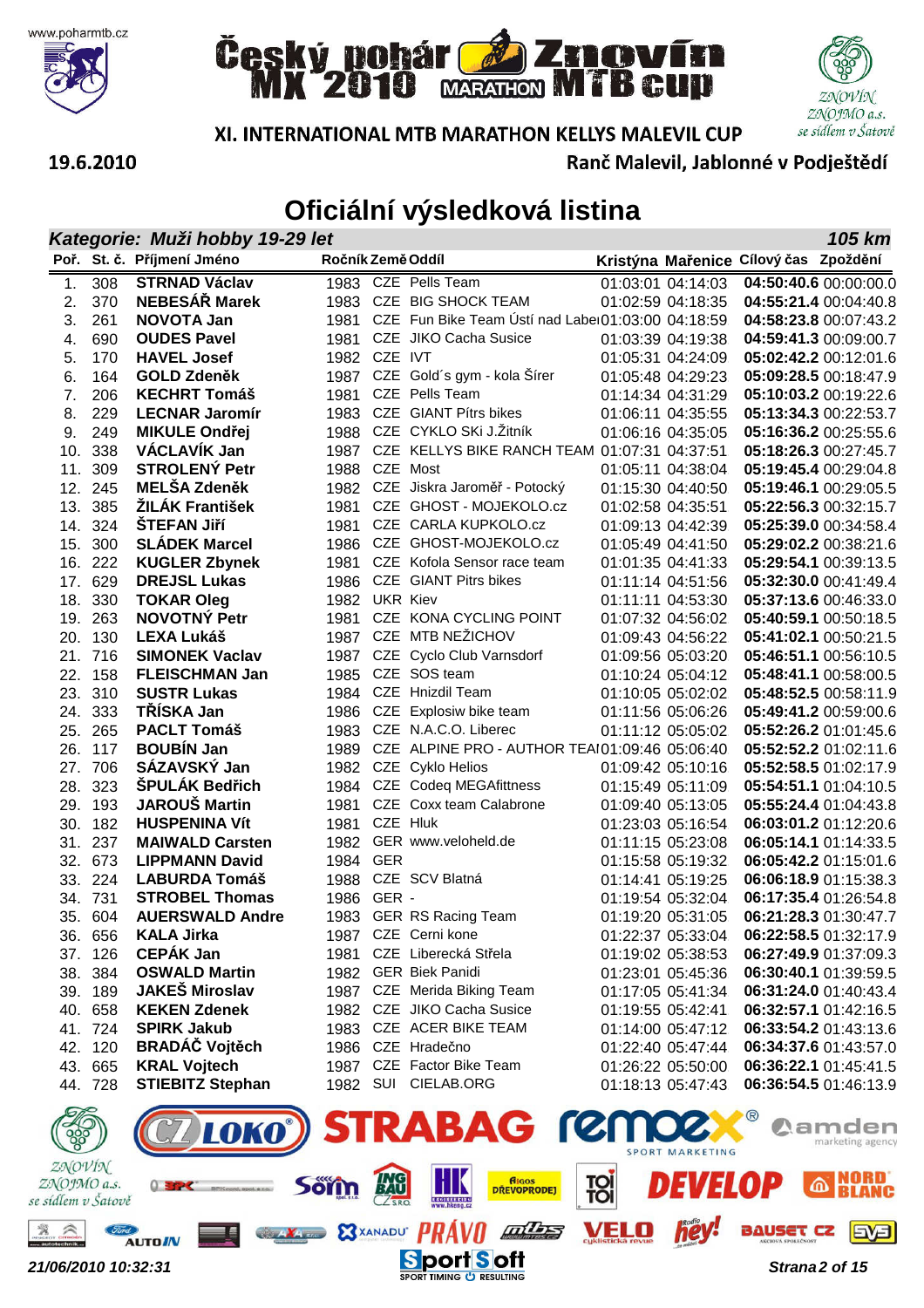







XI. INTERNATIONAL MTB MARATHON KELLYS MALEVIL CUP

Ranč Malevil, Jablonné v Podještědí

| Kategorie: Muži hobby 19-29 let<br>105 km |                                              |                   |  |                                                          |          |                   |                                       |                       |  |  |
|-------------------------------------------|----------------------------------------------|-------------------|--|----------------------------------------------------------|----------|-------------------|---------------------------------------|-----------------------|--|--|
|                                           | Poř. St. č. Příjmení Jméno                   | Ročník Země Oddíl |  |                                                          |          |                   | Kristýna Mařenice Cílový čas Zpoždění |                       |  |  |
| 45. 607                                   | <b>BASAR Ondrej</b>                          |                   |  | 1983 CZE TOPESTO                                         |          | 01:23:05 05:48:29 |                                       | 06:37:24.0 01:46:43.4 |  |  |
| 46. 606                                   | <b>BARTOSIK Krzysztof</b>                    |                   |  | 1981 POL arjan-industrial.com                            |          | 01:24:03 05:50:58 |                                       | 06:38:00.4 01:47:19.8 |  |  |
| 47. 359                                   | <b>WATERS Michael</b>                        |                   |  | 1982 CZE PRAHA                                           |          |                   |                                       | 06:38:12.3 01:47:31.7 |  |  |
| 48. 358                                   | <b>VOLNY Jindra</b>                          |                   |  | 1982 CZE Karlovy Vary                                    |          | 01:22:28 06:03:06 |                                       | 06:49:31.3 01:58:50.7 |  |  |
| 49. 149                                   | <b>EHRIG Tom</b>                             |                   |  | 1988 GER SBB Freiberg                                    |          | 01:26:39 06:01:18 |                                       | 06:49:48.4 01:59:07.8 |  |  |
| 50. 234                                   | <b>LÖSER Roy</b>                             |                   |  | 1981 GER PULSSCHLAG ERZGEBIRGE 01:29:22 06:04:51         |          |                   |                                       | 06:52:42.3 02:02:01.7 |  |  |
| 51. 734                                   | <b>SVITEK Jiri</b>                           |                   |  | 1991 CZE toi toi ck slany                                |          | 01:22:44 06:00:43 |                                       | 06:53:17.3 02:02:36.7 |  |  |
| 52. 683                                   | <b>MATTUS Jakub</b>                          | 1981 CZE          |  |                                                          |          | 01:22:34 06:02:20 |                                       | 06:55:14.0 02:04:33.4 |  |  |
| 53. 351                                   | <b>VLÁČIL Jakub</b>                          |                   |  | 1984 CZE CentralBike                                     |          | 01:22:28 06:08:01 |                                       | 06:58:20.3 02:07:39.7 |  |  |
| 54. 627                                   | <b>DOBROVOLNY Pavel</b>                      |                   |  | 1987 CZE Factor Bike Team                                |          | 01:26:24 06:09:22 |                                       | 07:03:56.4 02:13:15.8 |  |  |
| 55. 645                                   | <b>HEIL Michael</b>                          |                   |  | 1984 GER RS Racing Team                                  |          | 01:20:48 06:14:02 |                                       | 07:10:04.4 02:19:23.8 |  |  |
| 56. 659                                   | <b>KLOTH Marcel</b>                          | 1985 GER          |  |                                                          |          | 01:25:48 06:15:10 |                                       | 07:11:58.4 02:21:17.8 |  |  |
| 57. 188                                   | <b>JAKEŠ Leoš</b>                            |                   |  | 1981 CZE Merida Biking Team                              |          | 01:20:54 06:16:30 |                                       | 07:12:45.1 02:22:04.5 |  |  |
| 58. 295                                   | <b>SCZARNOWSKI Eric</b>                      |                   |  | 1986 GER MEISSEN                                         |          | 01:27:29 06:22:11 |                                       | 07:12:55.0 02:22:14.4 |  |  |
| 59. 142                                   | <b>DERDA Robert</b>                          |                   |  | 1981 CZE PRAHA 5                                         |          | 01:25:26 06:30:12 |                                       | 07:21:17.6 02:30:37.0 |  |  |
| 60. 108                                   | <b>BARTOŠ Marián</b>                         |                   |  | 1982 CZE Lorenzo von Matterhorn                          |          | 01:31:25 06:36:11 |                                       | 07:27:46.0 02:37:05.4 |  |  |
| 61. 267                                   | PALUSKA Lukáš                                |                   |  | 1981 CZE Triatlon klub Roudnice nad LaI01:28:02 06:38:00 |          |                   |                                       | 07:29:24.2 02:38:43.6 |  |  |
| 62. 669                                   | KÜMRITZ Jan-philipp                          | 1982 GER          |  |                                                          |          | 01:28:33 06:39:23 |                                       | 07:34:10.1 02:43:29.5 |  |  |
| 135                                       | ČERMÁK Jakub                                 |                   |  | 1991 CZE HC Jesenice                                     | 01:31:02 |                   | <b>DSQ</b>                            |                       |  |  |
| 162                                       | <b>GALLE Steffen</b>                         |                   |  | 1984 GER Fi(s)tfuck Ahoi!                                |          |                   | <b>DSQ</b>                            |                       |  |  |
| 290                                       | RYSKA Ondřej                                 |                   |  | 1981 CZE BULOVKA MTB TEAM                                | 01:29:10 |                   | <b>DSQ</b>                            |                       |  |  |
| 363                                       | <b>ŽALOUDEK Břetislav</b>                    | 1985 CZE          |  |                                                          | 01:31:01 |                   | <b>DSQ</b>                            |                       |  |  |
| 620                                       | <b>CLAGES Alex</b>                           |                   |  | 1982 GER bad bikers-mtb sport e.V.                       | 01:24:09 |                   | <b>DSQ</b>                            |                       |  |  |
| 694                                       | <b>PETRLA Jan</b>                            | 1983 CZE          |  |                                                          | 01:51:53 |                   | <b>DSQ</b>                            |                       |  |  |
| 151                                       | <b>ELIAS Michal</b>                          |                   |  | 1987 CZE TUCHLOVICE                                      |          |                   | <b>DNS</b>                            |                       |  |  |
| 284                                       | <b>RICHTER Christoph</b>                     |                   |  | 1990 GER Tretlager Oybin                                 |          |                   | <b>DNS</b>                            |                       |  |  |
| 287                                       | RŮŽIČKA Matěj                                |                   |  | 1987 CZE TRUTNOV                                         |          |                   | <b>DNS</b>                            |                       |  |  |
| 325                                       | ŠTĚTINA Michal                               |                   |  | 1983 CZE Explosiw bike team                              |          |                   | <b>DNS</b>                            |                       |  |  |
| 348                                       | <b>VICH Martin</b>                           |                   |  | 1985 CZE Bebe klub ted uz bez Bebeho                     |          |                   | <b>DNS</b>                            |                       |  |  |
| 615                                       | <b>BREUER Daniel</b>                         | 1983 GER          |  |                                                          |          |                   | <b>DNS</b>                            |                       |  |  |
| 636                                       | <b>GÖLDNER Niels</b>                         |                   |  | 1982 GER RSV Löbau                                       |          |                   | <b>DNS</b>                            |                       |  |  |
| 105                                       | <b>BALTUS Jan</b>                            |                   |  | 1983 CZE Pells Team                                      | 01:14:13 |                   | <b>DNF</b>                            |                       |  |  |
| 141                                       | <b>DEGWERTH Thomas</b><br><b>HUBKA Lukáš</b> |                   |  | 1983 GER Eckartsberg                                     | 01:46:06 |                   | <b>DNF</b>                            |                       |  |  |
| 180                                       | JENSÍK Jan                                   |                   |  | 1981 CZE axitdoldy<br>1988 CZE CODEQ MEGAfitness team    | 01:11:08 |                   | <b>DNF</b><br><b>DNF</b>              |                       |  |  |
| 194<br>269                                | PECHÁČEK Ondřej                              |                   |  | 1984 CZE GS Cyklo team Jistebnice                        | 01:11:08 |                   | <b>DNF</b>                            |                       |  |  |
| 306                                       | <b>STRIEŽENEC Martin</b>                     |                   |  | 1985 CZE Explosiw bike team                              | 01:10:14 |                   | <b>DNF</b>                            |                       |  |  |
| 364                                       | <b>TATÍČEK Petr</b>                          |                   |  | 1985 CZE KELLY'S BIKE RANCH TEAM 01:03:02                | 01:09:58 |                   | <b>DNF</b>                            |                       |  |  |
| 609                                       | <b>BICIK Robert</b>                          |                   |  | 1986 CZE CykloHELIOS                                     |          |                   | <b>DNF</b>                            |                       |  |  |
| 641                                       | <b>HÁJEK Martin</b>                          |                   |  | 1991 CZE PMW Racing                                      |          |                   | <b>DNF</b>                            |                       |  |  |
|                                           |                                              |                   |  |                                                          | 01:33:30 |                   |                                       |                       |  |  |

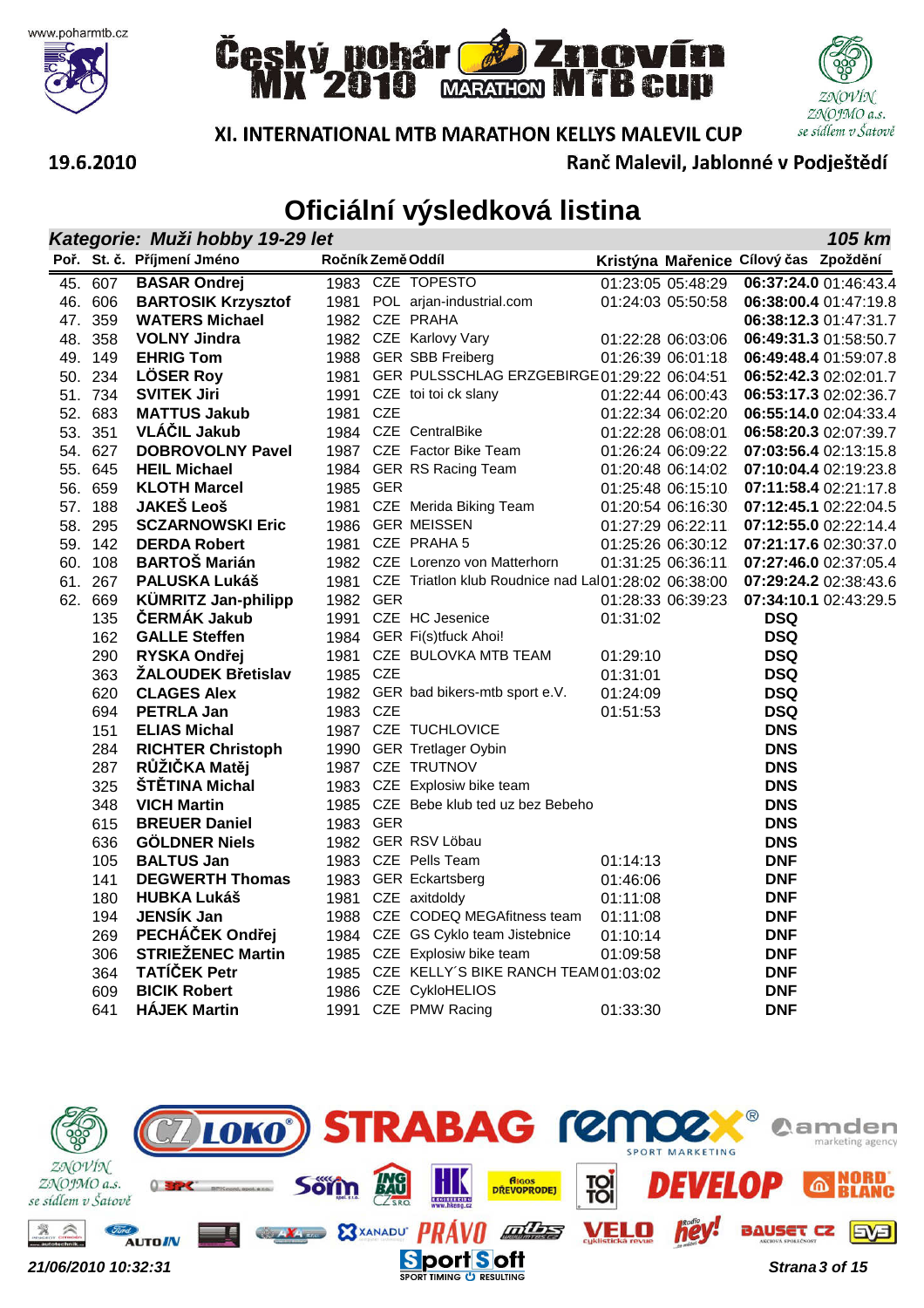







Ranč Malevil, Jablonné v Podještědí

#### 19.6.2010

|               | 105 km<br>Kategorie: Muži masters I. 30-39 let |                                          |                   |  |                                                      |  |                                        |                                       |                                                |  |
|---------------|------------------------------------------------|------------------------------------------|-------------------|--|------------------------------------------------------|--|----------------------------------------|---------------------------------------|------------------------------------------------|--|
|               |                                                | Poř. St. č. Příjmení Jméno               | Ročník Země Oddíl |  |                                                      |  |                                        | Kristýna Mařenice Cílový čas Zpoždění |                                                |  |
| 1.            | 601                                            | <b>HARTL Karel</b>                       |                   |  | 1977 CZE KELLYS BIKE RANCH TEAM 00:59:42 04:06:38    |  |                                        |                                       | 04:42:16.5 00:00:00.0                          |  |
| 2.            | 365                                            | <b>SULZBACHER Petr</b>                   | 1975              |  | <b>CZE</b> GIANT Pitrs bikes                         |  | 01:01:20 04:14:02                      |                                       | 04:51:03.3 00:08:46.8                          |  |
| 3.            | 742                                            | <b>WAUSCHKUHN Bastian</b>                | 1979              |  | <b>GER TBR Racing Team</b>                           |  | 01:03:03 04:19:01                      |                                       | 04:58:50.4 00:16:33.9                          |  |
| 4.            | 388                                            | <b>KRAMÁR David</b>                      |                   |  | 1976 CZE KONA CYCLING POINT                          |  | 01:03:40 04:25:02                      |                                       | 05:00:45.4 00:18:28.9                          |  |
| 5.            | 381                                            | <b>MICHAL Pavel</b>                      |                   |  | 1979 CZE IVT CYKLO DOMANIN                           |  | 01:05:50 04:24:08                      |                                       | 05:01:49.3 00:19:32.8                          |  |
| 6.            | 312                                            | <b>ŠAFRÁNEK Václav</b>                   |                   |  | 1973 CZE BIG SHOCK TEAM                              |  | 01:03:04 04:24:11                      |                                       | 05:02:49.3 00:20:32.8                          |  |
| 7.            | 264                                            | <b>PACLT Aleš</b>                        |                   |  | 1977 CZE N.A.C.O. Liberec                            |  | 01:05:27 04:25:03                      |                                       | 05:03:21.9 00:21:05.4                          |  |
| 8.            | 213                                            | <b>KORDÍK Petr</b>                       | 1975              |  | CZE Maratoncentrum Jičín                             |  | 01:09:19 04:26:54                      |                                       | 05:05:06.6 00:22:50.1                          |  |
| 9.            | 371                                            | <b>SVOBODA Pavel</b>                     | 1971              |  | CZE Vokolek cycling team                             |  | 01:06:09 04:32:57                      |                                       | 05:10:24.1 00:28:07.6                          |  |
| 10.           | 102                                            | <b>POLAK Martin</b>                      | 1972              |  | CZE GS Cyklo team Jistebnice                         |  | 01:05:48 04:33:02                      |                                       | 05:10:46.1 00:28:29.6                          |  |
| 11.           | 278                                            | <b>PROKOP Michal</b>                     | 1978              |  | CZE CYKLOTRENINK.com                                 |  | 01:13:20 04:35:09                      |                                       | 05:14:38.1 00:32:21.6                          |  |
| 12.           | 687                                            | <b>NOUZÁK Miloš</b>                      | 1977              |  | CZE BIG SHOCK TEAM                                   |  | 01:07:34 04:35:01                      |                                       | 05:16:29.3 00:34:12.8                          |  |
| 13.           | 357                                            | <b>VOKOUN Jan</b>                        | 1974              |  | CZE KL Sport Most                                    |  | 01:08:11 04:37:41                      |                                       | 05:18:05.1 00:35:48.6                          |  |
| 14.           | 252                                            | <b>MÜLLER Patrik</b>                     | 1973              |  | CZE BIG SHOCK TEAM                                   |  | 01:08:12 04:41:07                      |                                       | 05:21:10.5 00:38:54.0                          |  |
| 15.           | 209                                            | <b>KLOFANDA Martin</b>                   |                   |  | 1977 CZE KofolaSensor Race Team                      |  | 01:08:10 04:41:09                      |                                       | 05:23:54.4 00:41:37.9                          |  |
| 16.           | 205                                            | <b>KARKULE Pavel</b>                     | 1979              |  | CZE česká spořitelna-specialized te01:08:13 04:42:34 |  |                                        |                                       | 05:24:00.1 00:41:43.6                          |  |
| 17.           | 207                                            | <b>KLAP David</b>                        | 1975              |  | CZE Kofola Sensor race team                          |  | 01:06:16 04:41:32                      |                                       | 05:24:14.6 00:41:58.1                          |  |
| 18.           | 733                                            | <b>SUPICH Martin</b>                     |                   |  | 1977 CZE GIANT Pitrs bikes                           |  | 01:06:15 04:45:29                      |                                       | 05:28:47.0 00:46:30.5                          |  |
| 19.           | 334                                            | <b>TUČEK Martin</b>                      | 1975              |  | CZE CYKLOTRENINK.com                                 |  | 01:09:57 04:48:43                      |                                       | 05:31:39.3 00:49:22.8                          |  |
|               | 20. 736                                        | <b>SVORC Jiri</b>                        | 1973              |  | CZE BIG SHOCK TEAM                                   |  | 01:09:44 04:51:57                      |                                       | 05:32:37.4 00:50:20.9                          |  |
| 21.           | 374                                            | <b>KEJVAL Luboš</b><br><b>BÍLEK Aleš</b> | 1976<br>1979      |  | CZE Cyklotrenik.com<br>CZE Maraton centrum Jičín     |  | 01:08:09 04:49:44<br>01:14:48 04:54:07 |                                       | 05:33:00.2 00:50:43.7                          |  |
| 23.           | 22. 115<br>251                                 | <b>MOUCHA Martin</b>                     | 1971              |  | CZE MTB Nežichov                                     |  | 01:10:32 04:56:16                      |                                       | 05:36:30.1 00:54:13.6<br>05:38:03.0 00:55:46.5 |  |
|               | 24. 331                                        | <b>TOMÁŠ David</b>                       | 1971              |  | CZE CYKLOTRENINK.com                                 |  | 01:08:46 04:51:47                      |                                       | 05:39:35.2 00:57:18.7                          |  |
| 25.           | 273                                            | <b>PLESCHINGER Martin</b>                | 1972              |  | CZE UNIQA ALK JIHLAVA                                |  | 01:11:11 04:56:27                      |                                       | 05:40:15.4 00:57:58.9                          |  |
| 26.           | 236                                            | <b>MACAS Ladislav</b>                    | 1971              |  | CZE KL Sport Most                                    |  | 01:08:31 05:00:15                      |                                       | 05:44:56.3 01:02:39.8                          |  |
| 27.           | 113                                            | <b>BERAN Michal</b>                      | 1976              |  | CZE kolanakrivo.cz                                   |  | 01:11:54 05:01:09                      |                                       | 05:45:42.7 01:03:26.2                          |  |
| 28.           | 184                                            | <b>CHÁB Miroslav</b>                     | 1979              |  | CZE Sport Club Calabrone                             |  | 01:09:39 05:06:34                      |                                       | 05:47:39.2 01:05:22.7                          |  |
| 29.           | 165                                            | <b>GRANÁT David</b>                      |                   |  | 1972 CZE Ústí nad Labem                              |  | 01:14:03 05:01:27                      |                                       | 05:48:20.1 01:06:03.6                          |  |
| 30.           | 738                                            | <b>TUMPACH Josef</b>                     | 1977              |  | CZE CVK Ceska Kamenice                               |  | 01:14:05 05:03:38                      |                                       | 05:48:54.3 01:06:37.8                          |  |
| 31.           | 727                                            | <b>STEPANEK Pavel</b>                    | 1973              |  | CZE cerny vul                                        |  | 01:11:53 05:06:24                      |                                       | 05:50:11.4 01:07:54.9                          |  |
|               | 32. 375                                        | <b>CHVALINA Martin</b>                   | 1978              |  | CZE MTB TEAM Příchovice                              |  | 01:09:18 05:06:23                      |                                       | 05:50:44.5 01:08:28.0                          |  |
|               | 33. 671                                        | <b>LEDER Martin</b>                      | 1979              |  | GER fahrrad-news.com                                 |  | 01:16:22 05:11:03                      |                                       | 05:52:23.4 01:10:06.9                          |  |
| 34.           | 668                                            | <b>KREJCIK Ondrej</b>                    |                   |  | 1972 CZE Bi Esse CZ                                  |  | 01:14:26 05:10:17                      |                                       | 05:53:31.2 01:11:14.7                          |  |
|               | 35. 315                                        | <b>SIKOLA Martin</b>                     |                   |  | 1972 CZE Cyklo Vysoké                                |  | 01:13:05 05:13:09                      |                                       | 05:54:50.0 01:12:33.5                          |  |
|               | 36. 167                                        | <b>HADÁČEK František</b>                 |                   |  | 1975 CZE GS Cyklo team Jistebnice                    |  | 01:10:25 05:05:15                      |                                       | 05:55:34.0 01:13:17.5                          |  |
|               | 37. 745                                        | <b>WUNDERLICH Jens</b>                   |                   |  | 1973 GER ESV Dresden MBO                             |  | 01:23:19 05:11:05                      |                                       | 05:55:35.1 01:13:18.6                          |  |
|               | 38. 732                                        | <b>SUCHY Karel</b>                       |                   |  | 1977 CZE Duratec Team                                |  | 01:10:57 05:10:38                      |                                       | 05:56:04.8 01:13:48.3                          |  |
|               | 39. 714                                        | <b>SCHULZE Bodo</b>                      |                   |  | 1979 GER www.cielab.org                              |  | 01:11:19 05:10:55                      |                                       | 05:56:13.4 01:13:56.9                          |  |
|               | 40. 291                                        | <b>ŘÍHÁNEK Lukáš</b>                     |                   |  | 1979 CZE 2V BIKERS                                   |  | 01:14:22 05:12:33                      |                                       | 05:57:09.3 01:14:52.8                          |  |
|               | 41. 654                                        | <b>JURÁČEK Pavel</b>                     |                   |  | 1978 CZE ACER BIKE TEAM                              |  | 01:14:18 05:13:21                      |                                       | 05:57:24.2 01:15:07.7                          |  |
|               | 42. 187                                        | <b>JAKEŠ Jiří</b>                        |                   |  | 1977 CZE Merida Biking Team                          |  | 01:16:00 05:13:08                      |                                       | 05:58:36.3 01:16:19.8                          |  |
|               | 43. 382                                        | <b>MÜLLER Kai</b>                        |                   |  | 1972 GER DRESDEN                                     |  | 01:16:07 05:15:07                      |                                       | 05:59:10.3 01:16:53.8                          |  |
|               | 44. 680                                        | <b>MÄRZ Martin</b>                       | 1973 GER          |  |                                                      |  | 01:18:05 05:18:54                      |                                       | 06:01:23.3 01:19:06.8                          |  |
| $\mathscr{D}$ |                                                |                                          |                   |  | <b>CTRADAC COOCON</b>                                |  |                                        | $\bigcirc$ R                          |                                                |  |

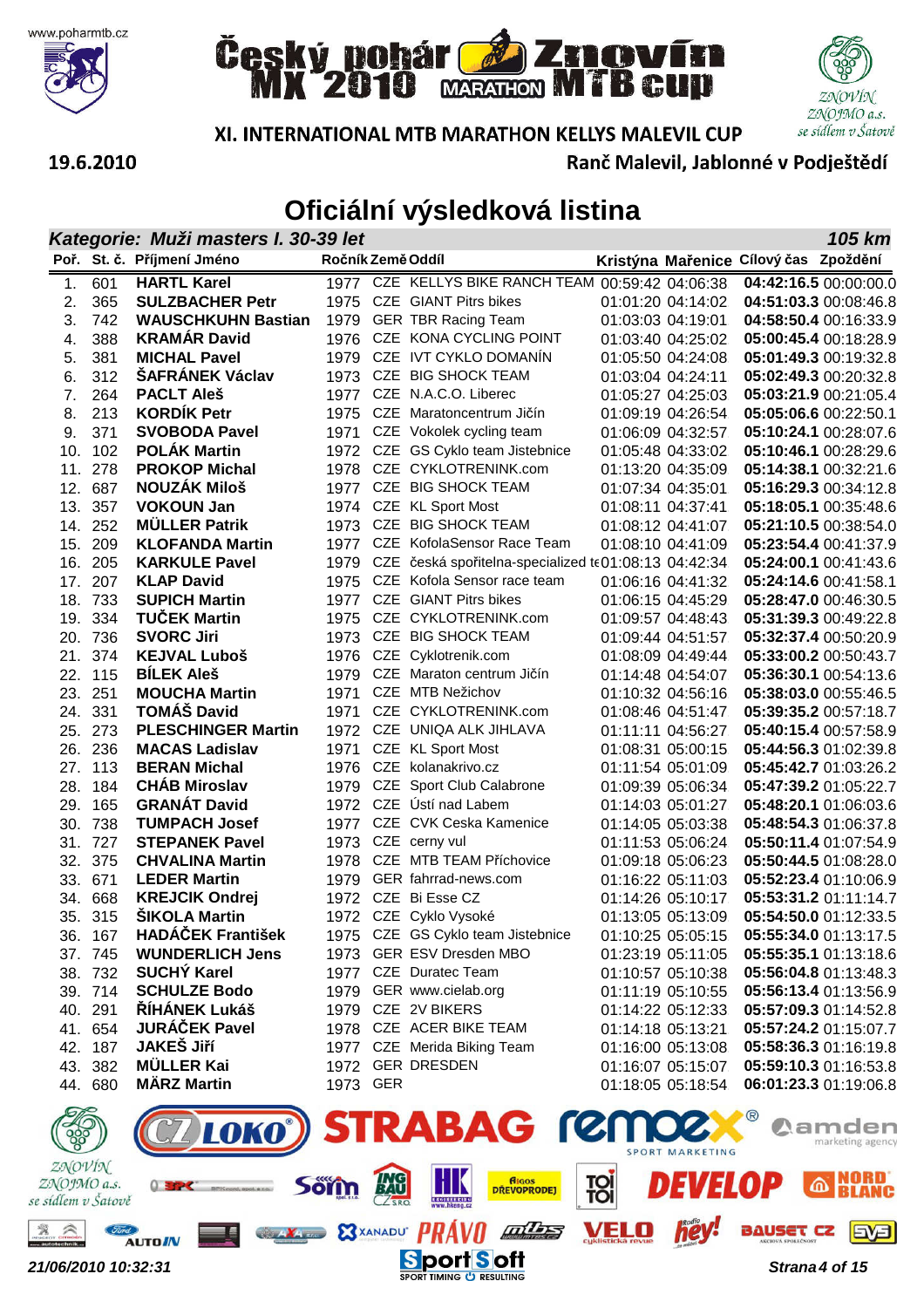







XI. INTERNATIONAL MTB MARATHON KELLYS MALEVIL CUP

Ranč Malevil, Jablonné v Podještědí

|               | Kategorie: Muži masters I. 30-39 let<br>105 km |                                              |                   |            |                                                             |  |                                        |                                       |                                                |  |  |
|---------------|------------------------------------------------|----------------------------------------------|-------------------|------------|-------------------------------------------------------------|--|----------------------------------------|---------------------------------------|------------------------------------------------|--|--|
|               |                                                | Poř. St. č. Příjmení Jméno                   | Ročník Země Oddíl |            |                                                             |  |                                        | Kristýna Mařenice Cílový čas Zpoždění |                                                |  |  |
| 45.           | 632                                            | <b>ECKERT Marco</b>                          | 1973              |            | <b>GER RSV Schneckenlohe</b>                                |  | 01:15:54 05:16:41                      |                                       | 06:01:59.1 01:19:42.6                          |  |  |
| 46.           | 617                                            | <b>BUTTERS Frank</b>                         | 1973              |            | <b>GER RSV Schneckenlohe</b>                                |  | 01:15:51 05:16:39                      |                                       | 06:01:59.8 01:19:43.3                          |  |  |
| 47.           | 692                                            | <b>PARIK Petr</b>                            | 1973              |            | CZE Kosmos bike Mlada boleslav                              |  | 01:11:47 05:15:20                      |                                       | 06:02:53.4 01:20:36.9                          |  |  |
| 48.           | 228                                            | <b>LANDA Vladimír</b>                        | 1975              |            | CZE Alltraining                                             |  | 01:20:36 05:16:57                      |                                       | 06:03:03.0 01:20:46.5                          |  |  |
| 49.           | 123                                            | <b>BŘEZINA Jiří</b>                          | 1972              |            | CZE ACER BIKE TEAM                                          |  | 01:14:26 05:16:22                      |                                       | 06:03:19.5 01:21:03.0                          |  |  |
| 50.           | 691                                            | <b>PANEK Patrik</b>                          | 1975              |            | CZE RIGI-BIKE Mlada Boleslav                                |  | 01:16:34 05:22:34                      |                                       | 06:03:46.1 01:21:29.6                          |  |  |
| 51.           | 608                                            | <b>BEK Tomas</b>                             | 1980              |            | CZE X-Sports                                                |  | 01:15:37 05:15:11                      |                                       | 06:04:32.2 01:22:15.7                          |  |  |
| 52.           | 643                                            | <b>HASLAR Premysl</b>                        | 1975              |            | CZE Rigi - Bike                                             |  | 01:16:34 05:22:33                      |                                       | 06:05:10.4 01:22:53.9                          |  |  |
| 53.           | 682                                            | <b>MATOUŠEK Michal</b>                       | 1971              |            | CZE Factor Bike Team                                        |  | 01:16:19 05:15:53                      |                                       | 06:05:37.3 01:23:20.8                          |  |  |
| 54.           | 319                                            | <b>ŠKODA Filip</b>                           | 1978              |            | CZE CentralBike                                             |  | 01:18:51 05:21:44                      |                                       | 06:06:27.5 01:24:11.0                          |  |  |
| 55.           | 686                                            | <b>NAEHRING Martial rm</b>                   | 1974              |            | <b>GER Bikeaholism Berlin</b>                               |  | 01:13:23 05:23:01                      |                                       | 06:07:53.1 01:25:36.6                          |  |  |
| 56.           | 198                                            | <b>JUHAS JIří</b>                            | 1974              |            | CZE CVK - Česká Kamenice                                    |  | 01:16:44 05:23:40                      |                                       | 06:08:10.4 01:25:53.9                          |  |  |
| 57.           | 250                                            | <b>MOUCHA Jan</b>                            | 1971              |            | CZE FUN BIKE Team Ústí n.L.                                 |  | 01:11:47 05:22:35                      |                                       | 06:08:18.1 01:26:01.6                          |  |  |
| 58.           | 644                                            | <b>HAUK Rico</b>                             | 1977              |            | GER www.scopo.de                                            |  | 01:18:14 05:23:27                      |                                       | 06:09:43.3 01:27:26.8                          |  |  |
| 59.           | 660                                            | <b>KNOP Sören</b>                            | 1972              |            | <b>GER Team Tharandter Waldsau</b>                          |  | 01:22:26 05:24:56                      |                                       | 06:10:04.2 01:27:47.7                          |  |  |
| 60.           | 196                                            | <b>JIRA Jaroslav</b>                         | 1971              |            | CZE MMB Třebenice                                           |  | 01:11:06 05:24:11                      |                                       | 06:10:31.3 01:28:14.8                          |  |  |
| 61.           | 103                                            | <b>RYJÁČEK Filip</b><br><b>SCHOß Siegmar</b> | 1975              |            | CZE GS Cyklo team Jistebnice<br><b>GER SG Kurort Hartha</b> |  | 01:15:57 05:24:07<br>01:17:47 05:16:25 |                                       | 06:10:38.3 01:28:21.8                          |  |  |
| 62.<br>63.    | 712<br>106                                     | <b>BARTOŠ Jan</b>                            | 1979<br>1974      |            | CZE Factor Bike Team                                        |  |                                        |                                       | 06:10:52.4 01:28:35.9<br>06:13:50.2 01:31:33.7 |  |  |
| 64.           | 618                                            | <b>CABAK Guido</b>                           | 1979              |            | <b>GER Bad Bikers Wernigerode</b>                           |  | 01:17:06 05:25:42                      |                                       | 06:14:20.0 01:32:03.5                          |  |  |
| 65.           | 657                                            | <b>KAUFMANN Andreas</b>                      | 1974              |            | GER Streusandbüchse                                         |  | 01:18:20 05:29:30                      |                                       | 06:17:00.0 01:34:43.5                          |  |  |
| 66.           | 353                                            | <b>VLACH Jan</b>                             | 1975              |            | CZE WIDEBIKE LIBEREC                                        |  | 01:20:38 05:32:17                      |                                       | 06:17:08.2 01:34:51.7                          |  |  |
| 67.           | 718                                            | <b>SKALA Jakub</b>                           | 1973              |            | CZE Factor Bike Team                                        |  | 01:20:52 05:29:52                      |                                       | 06:18:55.2 01:36:38.7                          |  |  |
| 68.           | 667                                            | <b>KRAUSE Kersten</b>                        | 1977              | <b>GER</b> |                                                             |  | 01:26:48 05:35:54                      |                                       | 06:21:29.1 01:39:12.6                          |  |  |
| 69.           | 713                                            | <b>SCHULZ Matthias</b>                       | 1974              | <b>GER</b> |                                                             |  | 01:18:08 05:33:12                      |                                       | 06:21:42.2 01:39:25.7                          |  |  |
| 70.           | 259                                            | NOVÁČEK Roman                                | 1980              |            | CZE Horažďovice                                             |  | 01:21:03 05:36:17                      |                                       | 06:21:57.4 01:39:40.9                          |  |  |
| 71.           | 663                                            | <b>KOTLABA Radim</b>                         | 1975              |            | CZE CZECH OUTDOOR CLUB                                      |  | 01:19:41 05:39:03                      |                                       | 06:23:02.2 01:40:45.7                          |  |  |
| 72.           | 605                                            | <b>BAER Matthias</b>                         | 1975              |            | <b>GER BSG Test</b>                                         |  | 01:20:02 05:35:59                      |                                       | 06:24:05.5 01:41:49.0                          |  |  |
| 73.           | 104                                            | <b>TOMEČEK Zdenek</b>                        | 1979              |            | CZE GS Cyklo team Jistebnice                                |  | 01:18:07 05:35:19                      |                                       | 06:25:46.1 01:43:29.6                          |  |  |
| 74.           | 335                                            | <b>TYXA Jan</b>                              | 1976              |            | CZE Nejlepšínula                                            |  | 01:18:42 05:38:55                      |                                       | 06:26:22.2 01:44:05.7                          |  |  |
| 75.           | 160                                            | <b>FUKS Robert</b>                           | 1971              |            | CZE pekáč                                                   |  | 01:19:39 05:40:12                      |                                       | 06:26:52.2 01:44:35.7                          |  |  |
| 76.           | 127                                            | <b>CINKA Vladimír</b>                        | 1973              |            | CZE GIANT Pítrs bikes                                       |  | 01:18:12 05:39:14                      |                                       | 06:27:14.2 01:44:57.7                          |  |  |
| 77.           | 197                                            | <b>JODAS Antonín</b>                         | 1977              |            | CZE Bozkov                                                  |  | 01:18:24 05:36:15                      |                                       | 06:27:42.1 01:45:25.6                          |  |  |
| 78.           | 280                                            | PRÍHODA Marcel                               | 1974              |            | CZE MMB Třebenice                                           |  | 01:19:09 05:39:19                      |                                       | 06:27:46.2 01:45:29.7                          |  |  |
|               | 79. 678                                        | <b>MALY Jiri</b>                             | 1977              |            | CZE Planet Toys Cycling                                     |  | 01:17:01 05:41:38                      |                                       | 06:29:40.3 01:47:23.8                          |  |  |
|               | 80. 219                                        | KŘÍŽ Luděk                                   |                   |            | 1980 CZE GS Cyklo team Jistebnice                           |  | 01:15:36 05:42:00                      |                                       | 06:30:27.2 01:48:10.7                          |  |  |
| 81.           | 253                                            | NÁDENÍČEK Pavel                              | 1975 CZE Brno     |            |                                                             |  | 01:26:54 05:43:21                      |                                       | 06:32:59.2 01:50:42.7                          |  |  |
| 82.           | 602                                            | <b>ALTHABER Sebastian</b>                    | 1976              | GER -      |                                                             |  | 01:23:20 05:46:03                      |                                       | 06:33:06.4 01:50:49.9                          |  |  |
|               | 83. 741                                        | <b>VOKURKA Pavel</b>                         | 1975              |            | CZE RIGI-BIKE                                               |  | 01:16:35 05:45:43                      |                                       | 06:33:45.0 01:51:28.5                          |  |  |
| 84.           | 132                                            | <b>ČECH Jiří</b>                             |                   |            | 1972 CZE CentralBike                                        |  | 01:21:25 05:46:51                      |                                       | 06:34:02.6 01:51:46.1                          |  |  |
| 85.           | 684                                            | <b>MÜLLER Marko</b>                          |                   |            | 1972 GER Sportstudio Schweiger                              |  | 01:20:10 05:49:38                      |                                       | 06:36:08.3 01:53:51.8                          |  |  |
| 86.           | 272                                            | PLACHY Jan                                   |                   |            | 1974 CZE HT Cyklo Tábor                                     |  | 01:18:05 05:51:24                      |                                       | 06:39:24.0 01:57:07.5                          |  |  |
|               | 87. 664                                        | <b>KOVARIK Jiri</b>                          |                   |            | 1972 CZE beespee.cz                                         |  | 01:20:17 05:46:15                      |                                       | 06:39:57.1 01:57:40.6                          |  |  |
|               | 88. 648                                        | <b>HERRMANN Lutz</b>                         |                   |            | 1972 GER Bikepassion Pirna                                  |  | 01:22:55 05:49:36                      |                                       | 06:40:59.0 01:58:42.5                          |  |  |
| $\mathcal{D}$ |                                                |                                              |                   |            |                                                             |  |                                        | $\bullet$ $\circledR$                 |                                                |  |  |

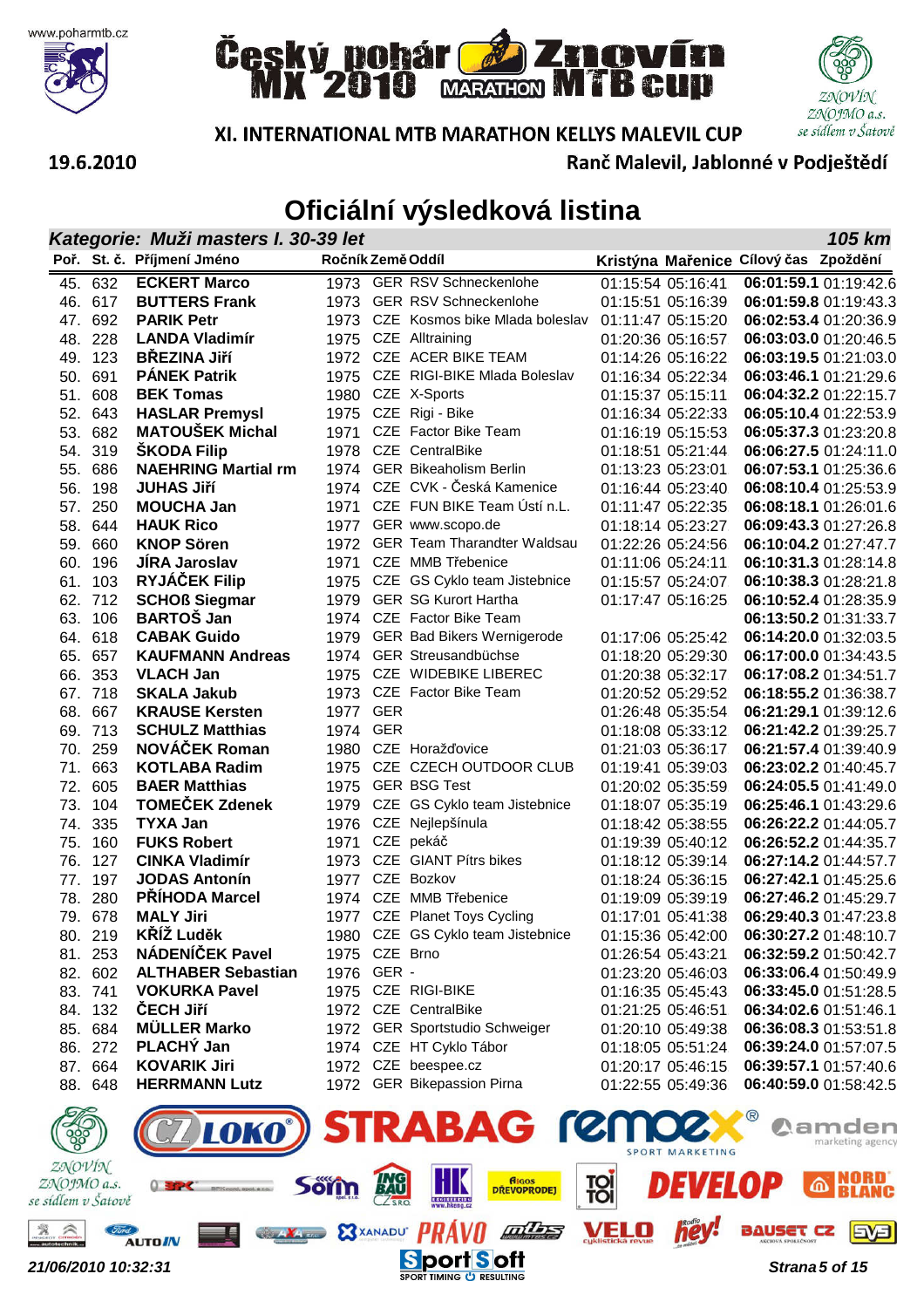







Ranč Malevil, Jablonné v Podještědí

#### 19.6.2010

|               | Kategorie: Muži masters I. 30-39 let<br>105 km |                                       |                   |     |                                   |  |                                        |                                       |                                                |  |
|---------------|------------------------------------------------|---------------------------------------|-------------------|-----|-----------------------------------|--|----------------------------------------|---------------------------------------|------------------------------------------------|--|
|               |                                                | Poř. St. č. Příjmení Jméno            | Ročník Země Oddíl |     |                                   |  |                                        | Kristýna Mařenice Cílový čas Zpoždění |                                                |  |
|               | 89. 116                                        | <b>BITTNER Miroslav</b>               |                   |     | 1973 CZE Vinohradské šlapky       |  | 01:19:16 05:51:28                      |                                       | 06:41:24.0 01:59:07.5                          |  |
| 90.           | 631                                            | <b>DVORAK Frantisek</b>               |                   |     | 1979 CZE www.zoufalci.com         |  | 01:31:31 05:52:44                      |                                       | 06:41:59.1 01:59:42.6                          |  |
| 91.           | 672                                            | <b>LIEBSCHER Steven</b>               |                   |     | 1979 GER DRESDEN                  |  | 01:26:07 05:54:47                      |                                       | 06:42:11.3 01:59:54.8                          |  |
| 92.           | 268                                            | <b>PÁNEK Kamil</b>                    |                   |     | 1976 CZE ACER BIKE TEAM           |  | 01:21:06 05:56:38                      |                                       | 06:44:55.1 02:02:38.6                          |  |
| 93.           | 107                                            | <b>BARTOŠ Ladislav</b>                |                   |     | 1972 CZE Factor Bike Team         |  | 01:19:00 05:51:40                      |                                       | 06:46:21.6 02:04:05.1                          |  |
| 94.           | 297                                            | <b>SEMORÁD Přemysl</b>                |                   |     | 1978 CZE Praha 4                  |  | 01:36:41 06:01:19                      |                                       | 06:46:35.3 02:04:18.8                          |  |
| 95.           | 635                                            | <b>FUCHS Thomas</b>                   |                   |     | 1973 GER Tharandter Waldsau       |  | 01:22:27 05:55:01                      |                                       | 06:47:46.8 02:05:30.3                          |  |
| 96.           | 192                                            | <b>JANUŠ Filip</b>                    |                   |     | 1977 CZE Liberec                  |  | 01:26:23 05:58:56                      |                                       | 06:48:56.0 02:06:39.5                          |  |
| 97.           | 379                                            | <b>BRANDIS Christian</b>              |                   |     | 1975 GER Torgau                   |  |                                        |                                       | 06:50:35.0 02:08:18.5                          |  |
|               | 98. 621                                        | <b>CONRAD Mirko</b>                   | 1971              |     | <b>GER Zweirad Weser Riesa</b>    |  | 01:22:09 05:59:46                      |                                       | 06:51:12.4 02:08:55.9                          |  |
|               | 99. 603                                        | <b>ANDERS Sven</b>                    |                   |     | 1976 GER Team Minkwitz mal Anders |  | 01:26:13 05:59:44                      |                                       | 06:51:50.2 02:09:33.7                          |  |
|               | 100.212                                        | <b>KOLOMAZNÍK Milan</b>               |                   |     | 1974 CZE Losiná                   |  | 01:31:49 06:01:00                      |                                       | 06:51:52.1 02:09:35.6                          |  |
|               | 101.260                                        | <b>NOVAK Richard</b>                  |                   |     | 1978 CZE PRAHA 8                  |  | 01:24:45 06:05:29                      |                                       | 06:52:53.1 02:10:36.6                          |  |
|               | 102. 638                                       | <b>GRYGA Petr</b>                     |                   |     | 1976 CZE Sportovni klub Svist     |  | 01:34:24 06:05:16                      |                                       | 06:53:37.4 02:11:20.9                          |  |
|               | 103.640                                        | <b>HACHA Jan</b>                      |                   |     | 1973 CZE Pekac                    |  | 01:25:32 06:03:20                      |                                       | 06:53:47.1 02:11:30.6                          |  |
|               | 104.637                                        | <b>GRYGA Richard</b>                  |                   |     | 1975 CZE Sportovní klub Svišť     |  | 01:34:23 06:05:45                      |                                       | 06:54:28.0 02:12:11.5                          |  |
|               | 105. 121                                       | <b>BRONČEK Petr</b>                   |                   |     | 1976 CZE PRAHA 5                  |  | 01:25:06 06:07:04                      |                                       | 06:55:05.5 02:12:49.0                          |  |
|               | 106. 317                                       | <b>SIMEK Karel</b>                    |                   |     | 1973 CZE KČT MTB Kralupy          |  | 01:28:33 06:06:34                      |                                       | 06:55:08.4 02:12:51.9                          |  |
|               | 107. 345                                       | <b>VENDOLSKÝ Radek</b>                |                   |     | 1978 CZE Merida Biking Team       |  | 01:26:40 06:04:49                      |                                       | 06:55:32.0 02:13:15.5                          |  |
|               | 108. 361                                       | <b>ZÁLOHA Radek</b>                   | 1971              |     | CZE HP draci                      |  | 01:22:29 06:06:07                      |                                       | 06:56:23.9 02:14:07.4                          |  |
|               | 109. 343                                       | <b>VANIŠ Václav</b>                   |                   |     | 1976 CZE 2V BIKERS                |  | 01:24:49 06:08:06                      |                                       | 06:56:43.2 02:14:26.7                          |  |
|               | 110.110                                        | <b>BENÁČEK Michal</b>                 |                   |     | 1978 CZE Česká Kamenice           |  | 01:28:30 06:05:34                      |                                       | 06:57:20.4 02:15:03.9                          |  |
|               | 111.387                                        | <b>SVEJDAR Pavel</b>                  |                   |     | 1979 CZE PROMAT BIKE TEAM         |  | 01:25:27 06:08:12                      |                                       | 06:57:26.3 02:15:09.8                          |  |
|               | 112. 655                                       | <b>KAIL Jiri</b><br><b>JUST Pavel</b> | 1979 CZE          |     | 1976 CZE Wakantanka               |  | 01:30:15 06:08:43                      |                                       | 06:57:29.3 02:15:12.8                          |  |
|               | 113.199                                        | <b>LINHART Martin</b>                 |                   |     | 1978 CZE Wakantanka               |  | 01:30:33 06:07:44                      |                                       | 06:58:16.2 02:15:59.7                          |  |
|               | 114.232                                        | <b>STEJSKAL Martin</b>                |                   |     | CZE ACER BIKE TEAM                |  | 01:30:34 06:07:45                      |                                       | 06:58:16.3 02:15:59.8<br>06:59:38.2 02:17:21.7 |  |
|               | 115. 304<br>116. 675                           | <b>LUTTER Robin</b>                   | 1971<br>1973 GER  |     |                                   |  | 01:21:04 06:08:47<br>01:26:53 06:04:16 |                                       | 06:59:50.9 02:17:34.4                          |  |
|               | 117.215                                        | <b>KRÁTKÝ Jan</b>                     |                   |     | 1978 CZE MMB Třebenice            |  | 01:22:19 06:05:54                      |                                       | 06:59:56.3 02:17:39.8                          |  |
|               | 118.681                                        | <b>MASTIK Tomas mtb</b>               |                   |     | 1978 CZE Cerní Kone               |  | 01:27:04 06:12:26                      |                                       | 07:01:29.1 02:19:12.6                          |  |
|               | 119.262                                        | NOVOTNÝ Ondřej                        |                   |     | 1972 CZE Praha 6                  |  | 01:27:16 06:10:07                      |                                       | 07:01:48.9 02:19:32.4                          |  |
|               | 120. 191                                       | JANKŮ Radek                           |                   |     | 1980 CZE Praha 6                  |  | 01:28:22 06:10:59                      |                                       | 07:02:29.2 02:20:12.7                          |  |
|               | 121. 318                                       | <b>ŠKLÍBA Josef</b>                   | 1980 CZE Štětí    |     |                                   |  | 01:32:42 06:12:34                      |                                       | 07:04:46.9 02:22:30.4                          |  |
|               | 122. 676                                       | <b>LYSONEK Vlastik</b>                |                   |     | 1973 CZE Hrobovy klid             |  | 01:29:53 06:15:58                      |                                       | 07:06:25.2 02:24:08.7                          |  |
|               | 123.670                                        | <b>KUNZE Thomas</b>                   |                   |     | 1977 GER TSV Dresden              |  | 01:26:14 06:17:13                      |                                       | 07:07:17.3 02:25:00.8                          |  |
|               | 124.235                                        | <b>LUXEMBURK Jaroslav</b>             |                   |     | 1971 CZE Praha 6                  |  | 01:21:15 06:02:14                      |                                       | 07:07:21.0 02:25:04.5                          |  |
|               | 125. 704                                       | <b>PRÜFER Matthias</b>                | 1971              | GER |                                   |  | 01:32:41 06:19:29                      |                                       | 07:08:23.0 02:26:06.5                          |  |
|               | 126. 725                                       | <b>STANGE Mirko</b>                   |                   |     | 1973 GER Sportfreunde O.-O.       |  | 01:31:03 06:18:54                      |                                       | 07:08:40.2 02:26:23.7                          |  |
|               | 127. 201                                       | <b>KADLEC Michal</b>                  | 1973 CZE Brno     |     |                                   |  | 01:31:38 06:18:57                      |                                       | 07:11:24.3 02:29:07.8                          |  |
|               | 128. 227                                       | <b>LANDA David</b>                    |                   |     | 1971 CZE Bikeskiatlon Lbc         |  | 01:28:57 06:16:56                      |                                       | 07:11:36.0 02:29:19.5                          |  |
|               | 129. 389                                       | <b>PÄTZOLD Andreas</b>                |                   |     | 1977 GER Potzdam                  |  | 01:22:08 06:22:27                      |                                       | 07:13:05.7 02:30:49.2                          |  |
|               | 130. 152                                       | <b>EMR David</b>                      |                   |     | 1976 CZE Litoměřice               |  | 01:47:10 06:14:07                      |                                       | 07:13:14.0 02:30:57.5                          |  |
|               | 131. 316                                       | <b>ŠIMÁK Zdeněk</b>                   |                   |     | 1972 CZE Laurich kreuzberg.lt     |  | 01:47:10 06:14:04                      |                                       | 07:13:14.4 02:30:57.9                          |  |
|               | 132. 299                                       | <b>SCHOPF Petr</b>                    | 1975 CZE Brno     |     |                                   |  | 01:31:33 06:23:39                      |                                       | 07:17:13.2 02:34:56.7                          |  |
| $\mathscr{D}$ |                                                |                                       |                   |     | <b>CIBABAC COMMONS</b>            |  |                                        |                                       |                                                |  |

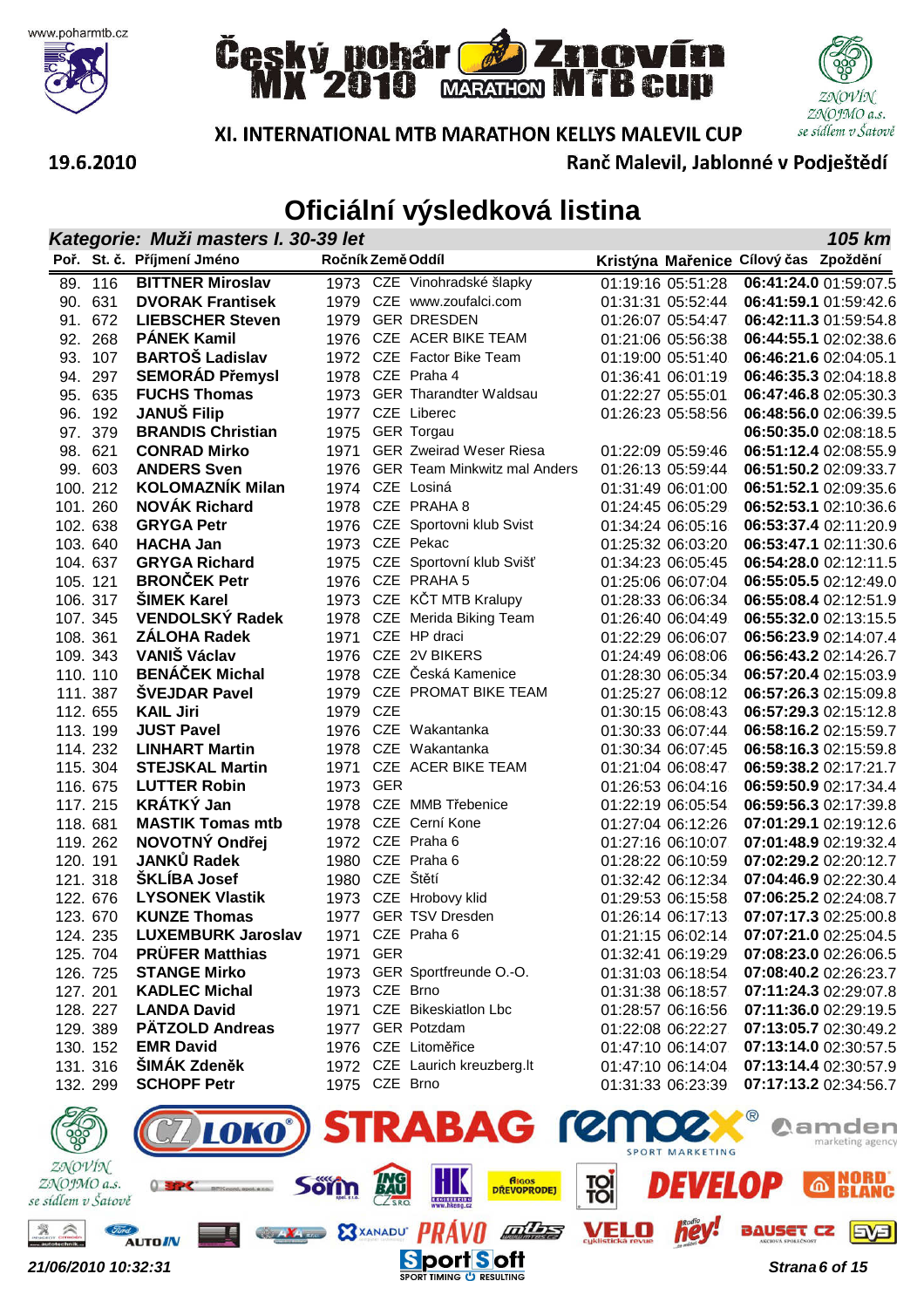







**105 km**

**XI. INTERNATIONAL MTB MARATHON KELLYS MALEVIL CUP** 

Ranč Malevil, Jablonné v Podieštědí

# **Oficiální výsledková listina**

**Kategorie: Muži masters I. 30-39 let**

| 133. 336 | <b>ULLRICH Sebastian</b> |                                                                                                                                                                                                                                                                                                                |                                                      |                                                                                                                                                                                                                                                                                                                                                                                                                       |                                                                                                                                                                                                                                                                                                                                                                                                                                   | 07:17:46.3 02:35:29.8                                                        |
|----------|--------------------------|----------------------------------------------------------------------------------------------------------------------------------------------------------------------------------------------------------------------------------------------------------------------------------------------------------------|------------------------------------------------------|-----------------------------------------------------------------------------------------------------------------------------------------------------------------------------------------------------------------------------------------------------------------------------------------------------------------------------------------------------------------------------------------------------------------------|-----------------------------------------------------------------------------------------------------------------------------------------------------------------------------------------------------------------------------------------------------------------------------------------------------------------------------------------------------------------------------------------------------------------------------------|------------------------------------------------------------------------------|
| 134.735  | <b>SVOBODA Tomas</b>     | 1971                                                                                                                                                                                                                                                                                                           |                                                      |                                                                                                                                                                                                                                                                                                                                                                                                                       |                                                                                                                                                                                                                                                                                                                                                                                                                                   | 07:18:17.1 02:36:00.6                                                        |
| 135. 326 | <b>STULC Jakub</b>       | 1978                                                                                                                                                                                                                                                                                                           |                                                      |                                                                                                                                                                                                                                                                                                                                                                                                                       |                                                                                                                                                                                                                                                                                                                                                                                                                                   | 07:19:06.1 02:36:49.6                                                        |
| 136.238  | <b>MALECHA Michal</b>    | 1975                                                                                                                                                                                                                                                                                                           |                                                      |                                                                                                                                                                                                                                                                                                                                                                                                                       |                                                                                                                                                                                                                                                                                                                                                                                                                                   | 07:21:06.8 02:38:50.3                                                        |
| 137.247  |                          |                                                                                                                                                                                                                                                                                                                |                                                      |                                                                                                                                                                                                                                                                                                                                                                                                                       |                                                                                                                                                                                                                                                                                                                                                                                                                                   | 07:21:07.4 02:38:50.9                                                        |
| 138.129  |                          |                                                                                                                                                                                                                                                                                                                |                                                      |                                                                                                                                                                                                                                                                                                                                                                                                                       |                                                                                                                                                                                                                                                                                                                                                                                                                                   | 07:22:10.1 02:39:53.6                                                        |
| 139.275  |                          |                                                                                                                                                                                                                                                                                                                |                                                      |                                                                                                                                                                                                                                                                                                                                                                                                                       |                                                                                                                                                                                                                                                                                                                                                                                                                                   | 07:25:51.5 02:43:35.0                                                        |
| 140. 633 | <b>FABIK Dalibor</b>     | 1979                                                                                                                                                                                                                                                                                                           |                                                      |                                                                                                                                                                                                                                                                                                                                                                                                                       |                                                                                                                                                                                                                                                                                                                                                                                                                                   | 07:29:06.2 02:46:49.7                                                        |
| 141. 709 |                          | 1975                                                                                                                                                                                                                                                                                                           |                                                      |                                                                                                                                                                                                                                                                                                                                                                                                                       |                                                                                                                                                                                                                                                                                                                                                                                                                                   | 07:29:08.8 02:46:52.3                                                        |
| 142. 689 | <b>OBERMAJER Jan</b>     | 1979                                                                                                                                                                                                                                                                                                           |                                                      |                                                                                                                                                                                                                                                                                                                                                                                                                       |                                                                                                                                                                                                                                                                                                                                                                                                                                   | 07:29:36.0 02:47:19.5                                                        |
| 143. 242 |                          | 1971                                                                                                                                                                                                                                                                                                           |                                                      |                                                                                                                                                                                                                                                                                                                                                                                                                       |                                                                                                                                                                                                                                                                                                                                                                                                                                   | 07:34:01.4 02:51:44.9                                                        |
| 144.118  |                          | 1975                                                                                                                                                                                                                                                                                                           |                                                      |                                                                                                                                                                                                                                                                                                                                                                                                                       |                                                                                                                                                                                                                                                                                                                                                                                                                                   | 07:34:30.1 02:52:13.6                                                        |
| 145.240  |                          | 1972                                                                                                                                                                                                                                                                                                           |                                                      |                                                                                                                                                                                                                                                                                                                                                                                                                       |                                                                                                                                                                                                                                                                                                                                                                                                                                   | 07:41:08.0 02:58:51.5                                                        |
| 146. 200 | <b>KABUS Andreas</b>     | 1973                                                                                                                                                                                                                                                                                                           |                                                      |                                                                                                                                                                                                                                                                                                                                                                                                                       |                                                                                                                                                                                                                                                                                                                                                                                                                                   |                                                                              |
| 147.619  | <b>CINIBULK Josef</b>    | 1972                                                                                                                                                                                                                                                                                                           |                                                      |                                                                                                                                                                                                                                                                                                                                                                                                                       |                                                                                                                                                                                                                                                                                                                                                                                                                                   | 08:13:29.0 03:31:12.5                                                        |
| 148.685  | <b>MUSIL Radek</b>       | 1978                                                                                                                                                                                                                                                                                                           |                                                      |                                                                                                                                                                                                                                                                                                                                                                                                                       |                                                                                                                                                                                                                                                                                                                                                                                                                                   | 08:13:29.1 03:31:12.6                                                        |
| 109      |                          |                                                                                                                                                                                                                                                                                                                |                                                      |                                                                                                                                                                                                                                                                                                                                                                                                                       |                                                                                                                                                                                                                                                                                                                                                                                                                                   |                                                                              |
| 218      |                          |                                                                                                                                                                                                                                                                                                                |                                                      |                                                                                                                                                                                                                                                                                                                                                                                                                       | <b>DSQ</b>                                                                                                                                                                                                                                                                                                                                                                                                                        |                                                                              |
| 221      |                          | 1973                                                                                                                                                                                                                                                                                                           |                                                      |                                                                                                                                                                                                                                                                                                                                                                                                                       | <b>DSQ</b>                                                                                                                                                                                                                                                                                                                                                                                                                        |                                                                              |
| 255      |                          |                                                                                                                                                                                                                                                                                                                |                                                      |                                                                                                                                                                                                                                                                                                                                                                                                                       | <b>DSQ</b>                                                                                                                                                                                                                                                                                                                                                                                                                        |                                                                              |
| 329      |                          |                                                                                                                                                                                                                                                                                                                |                                                      |                                                                                                                                                                                                                                                                                                                                                                                                                       | <b>DSQ</b>                                                                                                                                                                                                                                                                                                                                                                                                                        |                                                                              |
|          |                          | Poř. St. č. Příjmení Jméno<br><b>MICHAEL Šimek</b><br><b>CVACHOVEC Dáda</b><br>POŘÍZEK Libor<br><b>SEIDL Vlastimil</b><br><b>MATYŠČÁK Richard</b><br><b>BOUČEK Vladimír</b><br><b>MATEICIUC Petr</b><br><b>BARTOS Václav</b><br><b>KRUML Adam</b><br><b>KUČERA Jakub</b><br><b>NEKOLNÝ Petr</b><br>TESAŘ Tomáš | 1973<br>1980<br>1978<br>1972<br>1972<br>1974<br>1972 | Ročník Země Oddíl<br>GER Pulsschlag Erzgebirge e.V.<br>CZE Regal Bike<br>CZE Praha 9<br>CZE Praha 4<br>CZE Vinohradsk šlapky<br>CZE Rodeo Sport Club<br>CZE Brno<br>CZE Pekac<br>CZE Clowns<br>CZE KARLÍK<br>CZE Vilémov u Šluknova<br>CZE Dolní Podluží<br><b>GER Olbernhau</b><br>CZE TJ ZENTIVA<br>CZE Clowns<br>CZE Praha 10<br>CZE Ši Kyo<br>CZE Factor Bike Team<br>CZE Uran bike team Příbram<br>1978 CZE Brno | 01:29:06 06:24:38<br>01:27:35 06:22:28<br>01:31:21 06:28:21<br>01:31:51 06:28:33<br>01:30:40 06:27:49<br>01:30:41 06:28:58<br>01:26:41 06:33:09<br>CZE Loneliness of a long distance $r01:29:53$ 06:35:01<br>01:26:52 06:30:28<br>01:30:43 06:33:11<br>01:36:44 06:39:04<br>01:26:50 06:37:01<br>01:32:44 06:43:08<br>01:29:15 06:56:40<br>01:31:00 07:14:23<br>01:30:27 07:14:11<br>01:26:47<br>01:21:42<br>01:44:42<br>01:45:49 | Kristýna Mařenice Cílový čas Zpoždění<br>07:53:45.1 03:11:28.6<br><b>DSQ</b> |

| 146. ZUU | KABUS ANDREAS                                    |               | 1973 GER Olbernnau              |                   |                                             |
|----------|--------------------------------------------------|---------------|---------------------------------|-------------------|---------------------------------------------|
| 147.619  | <b>CINIBULK Josef</b>                            |               | 1972 CZE TJ ZENTIVA             |                   | 01:31:00 07:14:23   08:13:29.0   03:31:12.5 |
| 148. 685 | <b>MUSIL Radek</b>                               |               | 1978 CZE Clowns                 | 01:30:27 07:14:11 | 08:13:29.1 03:31:12.6                       |
| 109      | <b>BARTOŠ Václav</b>                             |               | 1972 CZE Praha 10               | 01:26:47          | <b>DSQ</b>                                  |
| 218      | <b>KRUML Adam</b>                                |               | 1974 CZE Ši Kyo                 |                   | <b>DSQ</b>                                  |
| 221      | <b>KUČERA Jakub</b>                              |               | 1973 CZE Factor Bike Team       | 01:21:42          | <b>DSQ</b>                                  |
| 255      | <b>NEKOLNÝ Petr</b>                              |               | 1972 CZE Uran bike team Příbram | 01:44:42          | <b>DSQ</b>                                  |
| 329      | TESAŘ Tomáš                                      | 1978 CZE Brno |                                 | 01:45:49          | <b>DSQ</b>                                  |
| 340      | <b>VALEŠ Petr</b>                                |               | 1976 CZE Hodkovice nad Mohelkou | 01:25:51          | <b>DSQ</b>                                  |
| 346      | <b>VESELÝ Michal</b>                             |               | 1980 CZE Uran bike team Příbram | 01:44:39          | <b>DSQ</b>                                  |
| 355      | VOJKOVSKÝ Petr                                   | 1977 CZE Brno |                                 | 01:43:16          | <b>DSQ</b>                                  |
| 380      | DVOŘÁK Michal                                    |               | 1975 CZE DOKSY                  | 01:36:54          | <b>DSQ</b>                                  |
| 623      | <b>DARKOW Peter</b>                              |               | 1972 GER TSV 90 Neukirch        | 01:31:37          | <b>DSQ</b>                                  |
| 652      | <b>JAVUREK Tomas</b>                             | 1977 CZE      |                                 | 01:25:14          | <b>DSQ</b>                                  |
| 679      | <b>MANZ Stefan</b>                               | 1979 GER      |                                 | 01:41:32          | <b>DSQ</b>                                  |
| 705      | <b>REHOR Hynek</b>                               | 1978 CZE      |                                 | 01:42:53          | <b>DSQ</b>                                  |
| 717      | <b>SINDELAR Jiri</b>                             |               | 1980 CZE MTB HELLFISH KADAN     | 01:30:07          | <b>DSQ</b>                                  |
| 739      | VODOCHODSKÝ Vladimír 1972 CZE MTB HELLFISH KADAŇ |               |                                 | 01:30:04          | <b>DSQ</b>                                  |
| 744      | <b>WUDY Jan</b>                                  | 1974 CZE      |                                 | 01:33:29          | <b>DSQ</b>                                  |
| 131      | <b>ČAPEK Lubomír</b>                             |               | 1974 CZE KÚC Bikesport Usti n/L |                   | <b>DNS</b>                                  |
| 155      | <b>FIALA Lubomír</b>                             |               | 1972 CZE Žatec                  |                   | <b>DNS</b>                                  |
| 176      | <b>HORNYCH Miroslav</b>                          |               | 1980 CZE Spartak Police         |                   | <b>DNS</b>                                  |
| 202      | <b>KALIVODA Jan</b>                              |               | 1973 CZE Praha 4                |                   | <b>DNS</b>                                  |
| 210      | <b>KOBLASA Martin</b>                            |               | 1974 CZE golds gym-kola šírer   |                   | <b>DNS</b>                                  |
| 233      | <b>LOOS Arnošt</b>                               |               | 1978 CZE OK BOR                 |                   | <b>DNS</b>                                  |
| 258      | <b>NESVADBA Martin</b>                           |               | 1976 CZE BFC Jilemnice          |                   | <b>DNS</b>                                  |
| 286      | ROUBÍČEK Lukáš                                   |               | 1971 CZE Vřesina                |                   | <b>DNS</b>                                  |
| 339      | <b>VAJSAR Jiří</b>                               |               | 1971 CZE axitdoldy              |                   | <b>DNS</b>                                  |
| 362      | <b>ZATLOUKAL Tomáš</b>                           |               | 1972 CZE Praha 6                |                   | <b>DNS</b>                                  |
| 376      | <b>HÄHNCHEN Andreas</b>                          |               | 1974 GER Team Eleven            |                   | <b>DNS</b>                                  |
| 378      | <b>THEILE Markus</b>                             |               | 1978 GER Belgern                |                   | <b>DNS</b>                                  |
|          |                                                  |               |                                 |                   |                                             |

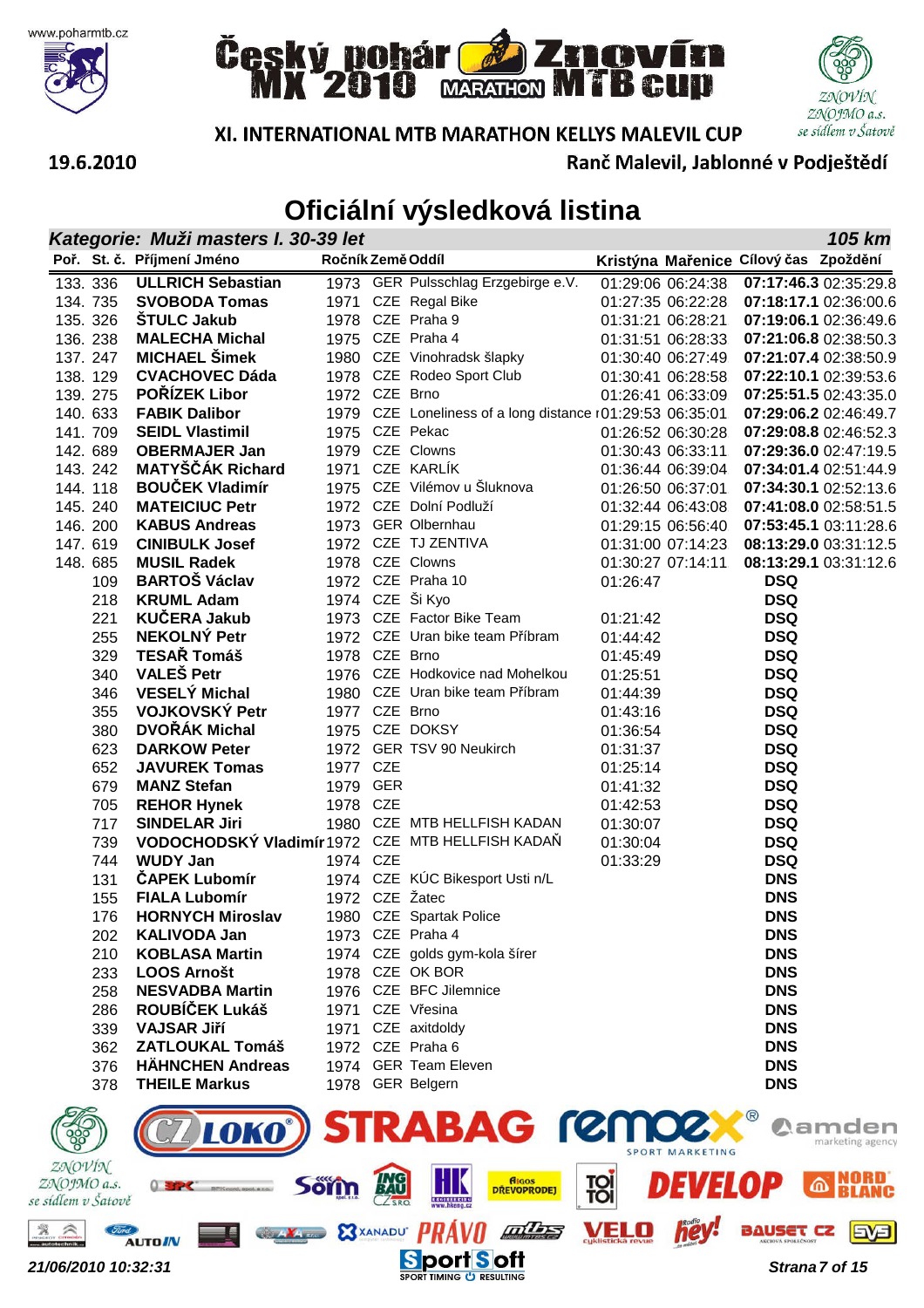







XI. INTERNATIONAL MTB MARATHON KELLYS MALEVIL CUP

Ranč Malevil, Jablonné v Podještědí

|     | Kategorie: Muži masters I. 30-39 let |                   |                               |          |                                       |            | 105 km |
|-----|--------------------------------------|-------------------|-------------------------------|----------|---------------------------------------|------------|--------|
|     | Poř. St. č. Příjmení Jméno           | Ročník Země Oddíl |                               |          | Kristýna Mařenice Cílový čas Zpoždění |            |        |
| 612 | <b>BLEICH Sascha</b>                 |                   | 1975 GER Rotor Bikes          |          |                                       | <b>DNS</b> |        |
| 614 | <b>BRAZA Jirka</b>                   |                   | 1976 CZE TADRM                |          |                                       | <b>DNS</b> |        |
| 616 | <b>BROŽ Václav</b>                   |                   | 1979 CZE PAKLI SPORT KLUB     |          |                                       | <b>DNS</b> |        |
| 624 | <b>DAVIS Gareth</b>                  |                   | 1975 NZL SV Dassow            |          |                                       | <b>DNS</b> |        |
| 662 | <b>KOREČEK Pavel</b>                 |                   | 1973 CZE PALKISPORT           |          |                                       | <b>DNS</b> |        |
| 666 | <b>KRASNAN Jan</b>                   |                   | 1974 SVK 2RadChaoten.com      |          |                                       | <b>DNS</b> |        |
| 693 | <b>PAŠKA Martin</b>                  |                   | 1971 CZE Hrobový klid         |          |                                       | <b>DNS</b> |        |
| 703 | <b>PRENDKY Roman</b>                 | 1971 CZE          |                               |          |                                       | <b>DNS</b> |        |
| 708 | <b>SEIBT Nando</b>                   | 1979 GER          |                               |          |                                       | <b>DNS</b> |        |
| 723 | <b>SOMMER Marcus</b>                 |                   | 1978 GER Bike Planet CORRATEC |          |                                       | <b>DNS</b> |        |
| 737 | <b>THURATH Peter</b>                 |                   | 1975 GER GKK-Berlin           |          |                                       | <b>DNS</b> |        |
| 138 | ČULÁK Milan                          |                   | 1973 CZE Litoměřice           | 01:30:49 |                                       | <b>DNF</b> |        |
| 140 | <b>DAVID Karel</b>                   |                   | 1976 CZE Nachod               |          |                                       | <b>DNF</b> |        |
| 174 | <b>HLUCHY Hynek</b>                  |                   | 1974 CZE HaF Cykloteam Opava  | 01:11:58 |                                       | <b>DNF</b> |        |
| 175 | <b>HOLOUBEK JIří</b>                 |                   | 1976 CZE Pells Team           |          |                                       | <b>DNF</b> |        |
| 179 | <b>HRZÁN Richard</b>                 |                   | 1972 CZE CTM R2 SPORT team    | 01:09:09 |                                       | <b>DNF</b> |        |
| 226 | <b>LAMPRECHT Torsten</b>             |                   | 1978 GER Team Outdoor Land    | 01:17:45 |                                       | <b>DNF</b> |        |
| 274 | <b>POPJUK Viktor</b>                 |                   | 1976 CZE PRAHA 5              | 01:53:08 |                                       | <b>DNF</b> |        |
| 281 | PTÁČEK Lukáš                         |                   | 1976 CZE MNÍŠEK               | 01:43:06 |                                       | <b>DNF</b> |        |
| 298 | <b>SENTENSKÝ Petr</b>                |                   | 1980 CZE Ústí nad Labem       | 01:24:38 |                                       | <b>DNF</b> |        |
| 311 | <b>SYNEK Lukáš</b>                   | 1980              | CZE bikedres.cz               | 01:23:57 |                                       | <b>DNF</b> |        |
| 314 | <b>ŠENK Pavel</b>                    |                   | 1975 CZE RADIOCOM Bike Team   | 01:31:03 |                                       | <b>DNF</b> |        |
| 349 | <b>VIMR Jindrich</b>                 | 1977              | CZE PLZEN                     | 01:42:54 |                                       | <b>DNF</b> |        |
| 391 | <b>CHLÍBEK Václav</b>                | 1971 CZE          |                               | 01:30:29 |                                       | <b>DNF</b> |        |
| 392 | <b>WEBER Tino</b>                    |                   | 1974 GER MTBvD Racing         | 01:20:46 |                                       | <b>DNF</b> |        |
| 610 | <b>BLAHA Jan</b>                     | 1980 CZE          |                               | 01:15:20 |                                       | <b>DNF</b> |        |
| 661 | <b>KNYTTL Jan</b>                    | 1978 CZE          |                               | 01:14:12 |                                       | <b>DNF</b> |        |

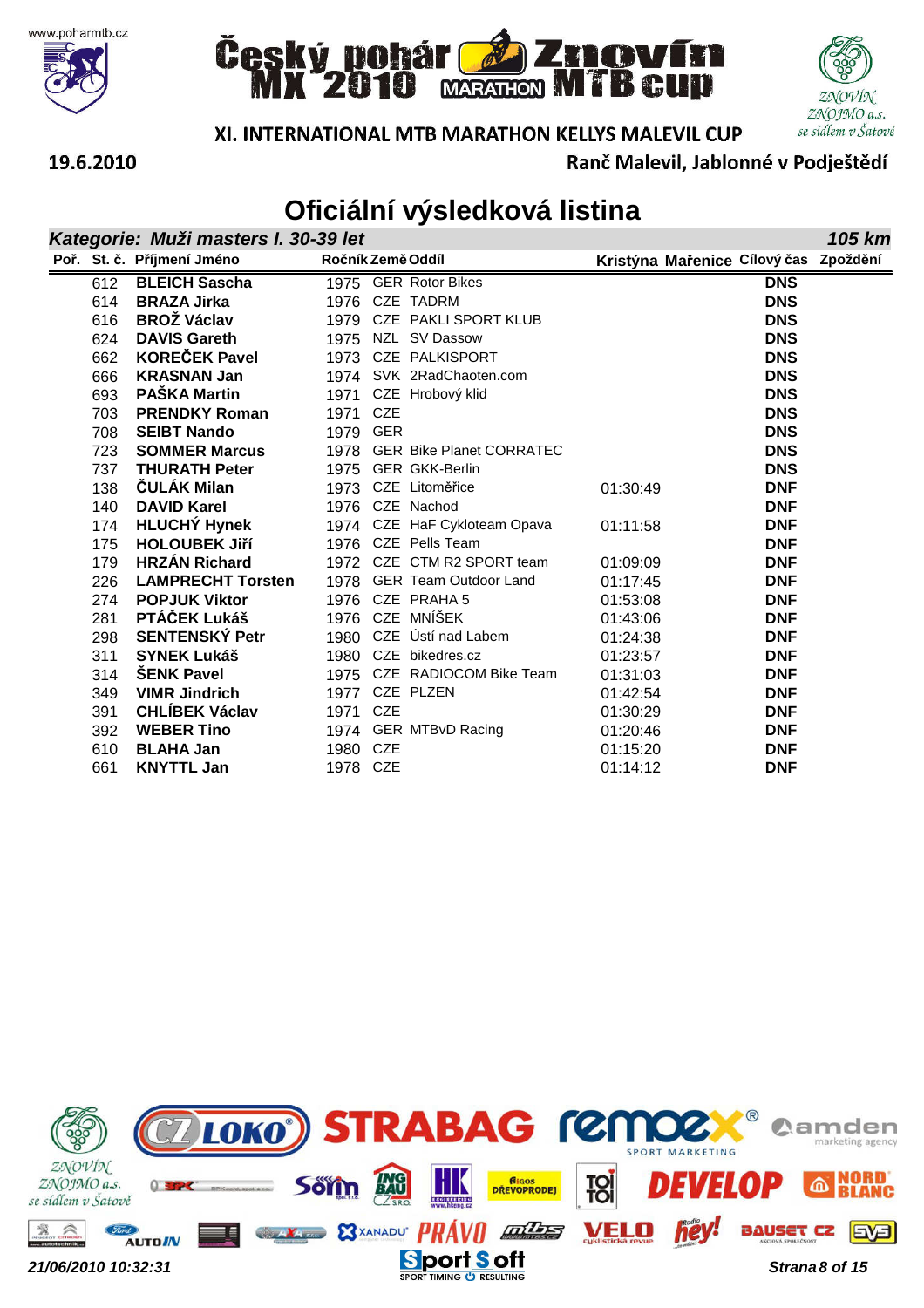







Ranč Malevil, Jablonné v Podještědí

#### 19.6.2010

|     | Kategorie: Muži masters II. 40-49 let<br>105 km |                                            |                   |  |                                                                             |  |                   |                                       |                                                |  |
|-----|-------------------------------------------------|--------------------------------------------|-------------------|--|-----------------------------------------------------------------------------|--|-------------------|---------------------------------------|------------------------------------------------|--|
|     |                                                 | Poř. St. č. Příjmení Jméno                 | Ročník Země Oddíl |  |                                                                             |  |                   | Kristýna Mařenice Cílový čas Zpoždění |                                                |  |
| 1.  | 257                                             | <b>NESTLER Josef</b>                       |                   |  | 1963 CZE KL Sport Most                                                      |  | 01:06:15 04:25:05 |                                       | 05:04:28.1 00:00:00.0                          |  |
| 2.  | 289                                             | <b>RYGL Jaroslav</b>                       | 1970              |  | CZE PELL'S Team                                                             |  | 01:05:52 04:30:20 |                                       | 05:09:12.4 00:04:44.3                          |  |
| 3.  | 101                                             | <b>SOUKUP Petr</b>                         | 1970              |  | CZE GS Cyklo team Jistebnice                                                |  | 01:05:50 04:28:57 |                                       | 05:09:15.2 00:04:47.1                          |  |
| 4.  | 163                                             | <b>GEBEL Petr</b>                          | 1969              |  | CZE SUPERIOR RIDERS                                                         |  | 01:06:11 04:42:15 |                                       | 05:25:29.6 00:21:01.5                          |  |
| 5.  | 178                                             | <b>HRUŠKA Jan</b>                          | 1969              |  | CZE Kooperativa Liberec                                                     |  | 01:08:14 04:44:41 |                                       | 05:26:42.3 00:22:14.2                          |  |
| 6.  | 726                                             | <b>STEMBERK Pavel</b>                      | 1970              |  | CZE Sedlcany                                                                |  | 01:11:05 04:51:58 |                                       | 05:33:32.1 00:29:04.0                          |  |
| 7.  | 653                                             | <b>JIRENA Pavel</b>                        | 1967              |  | CZE BMC-ELEVEN                                                              |  | 01:07:31 04:49:03 |                                       | 05:33:55.9 00:29:27.8                          |  |
| 8.  | 303                                             | <b>SOUŠEK Josef</b>                        | 1966              |  | CZE CYKLOTRENINK.com                                                        |  | 01:05:32 04:49:28 |                                       | 05:38:01.5 00:33:33.4                          |  |
| 9.  | 195                                             | <b>JİLEK Martin</b>                        | 1969              |  | CZE Polách a syn Šumperk                                                    |  | 01:14:15 05:00:01 |                                       | 05:41:50.2 00:37:22.1                          |  |
| 10. | 223                                             | <b>KUTHAN Roman</b>                        | 1968              |  | CZE Kofola Sensor MTB                                                       |  | 01:12:56 05:01:08 |                                       | 05:44:36.6 00:40:08.5                          |  |
| 11. | 383                                             | <b>SCUCKA Radek</b>                        | 1964              |  | CZE Ski Paudera Staré Splavy                                                |  | 01:12:57 05:02:16 |                                       | 05:45:47.0 00:41:18.9                          |  |
| 12. | 646                                             | <b>HELBIG Steffen</b>                      | 1966              |  | GER PULSSCHLAG ERZGEBIRGE 01:18:10 05:04:49                                 |  |                   |                                       | 05:48:04.3 00:43:36.2                          |  |
| 13. | 243                                             | <b>MAZEL Petr</b>                          | 1963              |  | CZE Křenovice u Slavkova                                                    |  | 01:11:04 05:03:09 |                                       | 05:48:48.3 00:44:20.2                          |  |
| 14. | 122                                             | <b>BRYCH Petr</b>                          | 1963              |  | CZE PBV MTB TEAM BRNO                                                       |  | 01:16:14 05:08:21 |                                       | 05:49:16.4 00:44:48.3                          |  |
| 15. | 373                                             | <b>DRDA Ladislav</b>                       | 1965              |  | CZE Cyklotrenik.com                                                         |  | 01:11:16 05:10:11 |                                       | 05:53:20.2 00:48:52.1                          |  |
| 16. | 634                                             | <b>FLÉGL Aleš</b>                          | 1963              |  | CZE axitdoldy                                                               |  | 01:12:32 05:09:24 |                                       | 05:56:23.0 00:51:54.9                          |  |
| 17. | 254                                             | <b>NÁHLÍK Marek</b>                        | 1964              |  | <b>CZE SUPERIOR RIDERS</b>                                                  |  | 01:06:10 05:15:40 |                                       | 06:00:32.3 00:56:04.2                          |  |
| 18. | 125                                             | <b>CALDR Jaroslav</b>                      | 1970              |  | <b>CZE</b> Velointest Bike Club                                             |  | 01:14:11 05:15:04 |                                       | 06:00:47.1 00:56:19.0                          |  |
| 19. | 133                                             | ČEJKA Petr                                 | 1964              |  | CZE MAPEI Cyklo Kaňkovský                                                   |  | 01:15:19 05:16:05 |                                       | 06:02:31.4 00:58:03.3                          |  |
| 20. | 347                                             | <b>VESELÝ Václav</b>                       | 1968              |  | CZE kola-visek                                                              |  | 01:16:59 05:18:31 |                                       | 06:03:36.2 00:59:08.1                          |  |
| 21. | 677                                             | <b>MADL Jan</b>                            | 1964              |  | CZE BIG SHOCK TEAM                                                          |  | 01:18:40 05:20:14 |                                       | 06:04:02.2 00:59:34.1                          |  |
| 22. | 220                                             | <b>KUBRYCHT Miloš</b>                      | 1967              |  | CZE KED CYKLOMAX                                                            |  | 01:15:56 05:19:00 |                                       | 06:04:27.8 00:59:59.7                          |  |
| 23. | 697                                             | PLACHÝ Jiří                                | 1963              |  | CZE Drasal Team Holesov                                                     |  | 01:18:03 05:23:24 |                                       | 06:10:19.1 01:05:51.0                          |  |
| 24. | 320                                             | <b>SLAMPIAK Petr</b>                       | 1968              |  | CZE KL Sport Most                                                           |  | 01:19:55 05:25:29 |                                       | 06:11:36.4 01:07:08.3                          |  |
| 25. | 270                                             | <b>PECHAR Bohouš</b>                       | 1966              |  | CZE KCR ROUDNICE NAD LABEN01:14:42 05:30:21                                 |  |                   |                                       | 06:14:32.1 01:10:04.0                          |  |
| 26. | 740                                             | <b>VOHNOUT Miroslav</b>                    | 1964              |  | CZE CC VARNSDORF                                                            |  | 01:23:24 05:30:58 |                                       | 06:14:55.4 01:10:27.3                          |  |
| 27. | 119                                             | <b>BOUŠKA Karel</b>                        | 1962              |  | CZE Česká Kamenice                                                          |  | 01:19:14 05:31:00 |                                       | 06:18:32.5 01:14:04.4                          |  |
| 28. | 720                                             | <b>SKRIVANEK Miloslav</b>                  | 1962              |  | CZE Maraton Centrum Jicin                                                   |  | 01:15:59 05:32:36 |                                       | 06:20:29.0 01:16:00.9                          |  |
| 29. | 172                                             | <b>HAZA Michael</b>                        | 1963              |  | <b>GER Strahwalde</b>                                                       |  | 01:26:34 05:38:22 |                                       | 06:23:09.2 01:18:41.1                          |  |
| 30. | 356                                             | <b>VOJTEK Petr</b>                         | 1963              |  | CZE KL Sport Most                                                           |  | 01:20:50 05:35:44 |                                       | 06:23:23.3 01:18:55.2                          |  |
| 31. | 700                                             | <b>POLZ Roman</b>                          | 1963              |  | CZE BRS Team SH                                                             |  | 01:24:34 05:38:51 |                                       | 06:26:42.0 01:22:13.9                          |  |
| 32. | 279                                             | PRŮŠA Stanislav                            | 1964              |  | <b>CZE</b> Haven Extreme                                                    |  | 01:16:15 05:39:46 |                                       | 06:27:07.0 01:22:38.9                          |  |
| 33. | 628                                             | <b>DOLECEK Mario</b>                       | 1969              |  | GER TSV 93 Putzkau                                                          |  | 01:19:25 05:39:23 |                                       | 06:27:45.2 01:23:17.1                          |  |
| 34. | 128                                             | <b>CÍSAŘ Libor</b>                         | 1965              |  | CZE BIKE LIVE CLUB                                                          |  | 01:22:38 05:42:27 |                                       | 06:28:12.3 01:23:44.2                          |  |
|     | 35. 143                                         | <b>DIETZE Albrecht</b>                     | 1968              |  | <b>GER PULSSCHLAG</b>                                                       |  | 01:25:05 05:41:41 |                                       | 06:29:26.2 01:24:58.1                          |  |
|     | 36. 342                                         | <b>VANER Jiří</b>                          |                   |  | 1963 CZE Biketeam Fitness Linie                                             |  | 01:24:15 05:45:39 |                                       | 06:32:36.8 01:28:08.7                          |  |
|     | 37. 144                                         | <b>DOBRY Martin</b>                        |                   |  | 1963 CZE Postřižin                                                          |  | 01:21:29 05:46:01 |                                       | 06:34:58.2 01:30:30.1                          |  |
|     | 38. 695                                         | <b>PHILIPP Thomas</b>                      |                   |  | 1965 GER Sportfreunde Ottendorf Okrilla 01:19:49 05:48:19                   |  |                   |                                       | 06:36:21.0 01:31:52.9                          |  |
|     | 39. 216                                         | <b>KRCHŇÁK Roman</b>                       |                   |  | 1965 CZE Vlašim                                                             |  | 01:20:19 05:42:59 |                                       | 06:36:25.4 01:31:57.3                          |  |
|     | 40. 719                                         | <b>SKALICKY Michael</b><br>VÍŠEK Vladislav |                   |  | 1968 CZE KS Pardubice                                                       |  | 01:22:32 05:46:31 |                                       | 06:36:45.0 01:32:16.9                          |  |
|     | 41. 350                                         | <b>PLEWAN Steffen</b>                      |                   |  | 1968 CZE www.kola-visek.cz                                                  |  | 01:22:32 05:49:55 |                                       | 06:42:07.5 01:37:39.4                          |  |
|     | 42. 698                                         | <b>HRDLIČKA Jiří</b>                       |                   |  | 1967 GER PULSSCHLAG ERZGEBIRGE 01:27:51 05:54:55<br>1964 CZE BIKE BRDY TEAM |  |                   |                                       | 06:42:11.3 01:37:43.2<br>06:42:52.3 01:38:24.2 |  |
|     | 43. 369                                         | <b>FONFER Peter</b>                        |                   |  | 1970 CZE Praha 6                                                            |  | 01:22:08 05:53:49 |                                       | 06:46:29.1 01:42:01.0                          |  |
|     | 44. 159                                         |                                            |                   |  |                                                                             |  | 01:28:54 05:55:03 |                                       |                                                |  |
| ZÑ  |                                                 |                                            |                   |  | $\sim$ CTD AD AC COMMONS                                                    |  |                   |                                       |                                                |  |

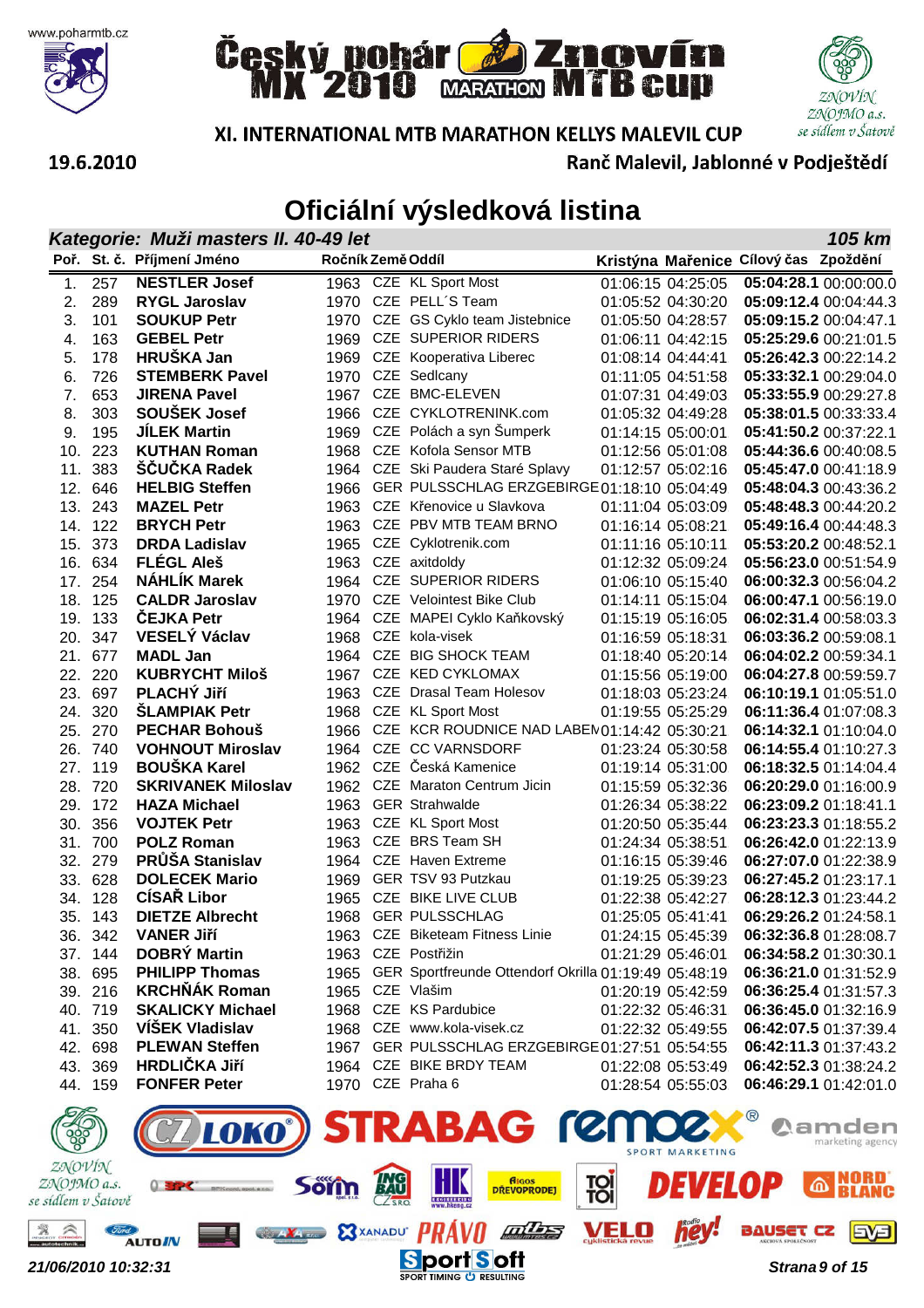







Ranč Malevil, Jablonné v Podještědí

#### 19.6.2010

### **Oficiální výsledková listina**

|                                  | 105 km<br>Kategorie: Muži masters II. 40-49 let |                                         |             |                                                                                  |                                       |            |                           |  |  |
|----------------------------------|-------------------------------------------------|-----------------------------------------|-------------|----------------------------------------------------------------------------------|---------------------------------------|------------|---------------------------|--|--|
|                                  |                                                 | Poř. St. č. Příjmení Jméno              |             | Ročník Země Oddíl                                                                | Kristýna Mařenice Cílový čas Zpoždění |            |                           |  |  |
|                                  | 45. 710                                         | <b>SCHIEKEL Ronny</b>                   |             | 1968 GER Physiotherapie Ronny Schieke01:31:15 05:57:09                           |                                       |            | 06:49:36.3 01:45:08.2     |  |  |
| 46.                              | 190                                             | <b>JANATA Hynek</b>                     |             | 1968 CZE PRAHA 5                                                                 | 01:29:19 06:02:26                     |            | 06:49:43.1 01:45:15.0     |  |  |
| 47.                              | 701                                             | <b>PREISLER Jan</b>                     |             | 1968 CZE Author Team Stupno                                                      | 01:24:16 05:59:21                     |            | 06:50:51.4 01:46:23.3     |  |  |
| 48.                              | 337                                             | <b>VACENOVSKÝ Vít</b>                   |             | 1968 CZE KT Tryskomyš                                                            | 01:28:23 06:01:36                     |            | 06:51:09.6 01:46:41.5     |  |  |
|                                  | 49. 246                                         | <b>MIFEK Tomas</b>                      |             | 1964 CZE ČeMBA                                                                   | 01:25:22 06:07:23                     |            | 06:54:42.0 01:50:13.9     |  |  |
|                                  | 50. 372                                         | <b>KOHOUT Pavel</b>                     |             | 1962 CZE Jakbkoty                                                                | 01:27:37 06:00:44                     |            | 07:00:04.0 01:55:35.9     |  |  |
|                                  | 51. 707                                         | <b>SCZARNOWSKI Torsten</b>              |             | 1966 GER EBM Race Team                                                           | 01:26:42 06:11:07                     |            | 07:04:20.0 01:59:51.9     |  |  |
| 52.                              | 302                                             | SOUCEK Radek                            |             | 1962 CZE ZO 226                                                                  | 01:27:13 06:11:15                     |            | 07:04:28.4 02:00:00.3     |  |  |
| 53.                              | 153                                             | <b>ERLEBACH Petr</b>                    |             | 1968 CZE Suché Kosti Vrchlabí                                                    | 01:36:11 06:15:33                     |            | 07:05:49.1 02:01:21.0     |  |  |
| 54.                              | 327                                             | ŠVÁCA.                                  |             | 1970 CZE WWW.BUKVICE.ORG                                                         | 01:19:08 06:17:41                     |            | 07:07:14.1 02:02:46.0     |  |  |
| 55.                              | 283                                             | <b>RESL Karel</b>                       |             | 1964 CZE Kosmos.bike                                                             | 01:21:42 06:11:36                     |            | 07:07:25.3 02:02:57.2     |  |  |
| 56.                              | 354                                             | <b>ORNST Tomáš</b>                      |             | 1967 CZE Výlet Liberec                                                           | 01:27:27 06:19:12                     |            | 07:08:07.2 02:03:39.1     |  |  |
| 57.                              | 248                                             | MIKEŠ Ivan                              |             | 1967 CZE Petrov                                                                  | 01:28:16 06:19:44                     |            | 07:16:13.0 02:11:44.9     |  |  |
|                                  | 58. 154                                         | <b>FENDRICH René</b>                    |             | 1967 CZE U.S.O.B.                                                                | 01:30:33 06:27:15                     |            | 07:17:44.4 02:13:16.3     |  |  |
|                                  | 59. 157                                         | <b>FISER Pavel</b>                      |             | 1966 CZE BC SPORT SEMILY                                                         | 01:28:29 06:25:07                     |            | 07:18:26.4 02:13:58.3     |  |  |
|                                  | 60. 715                                         | <b>SILLE Jaromir</b>                    |             | 1970 CZE TOPESTO                                                                 | 01:28:41 06:25:58                     |            | 07:20:27.1 02:15:59.0     |  |  |
|                                  | 61. 674                                         | <b>LOTZ Uwe</b>                         | 1964 GER    |                                                                                  | 01:25:49 06:18:45                     |            | 07:23:30.0 02:19:01.9     |  |  |
|                                  | 62. 622                                         | <b>MECHSNER Daniel</b>                  |             | 1965 GER Muldesegler e.V.                                                        | 01:29:49 06:33:19                     |            | 07:25:08.3 02:20:40.2     |  |  |
|                                  | 63. 171                                         | <b>HAVLIK Pavel</b>                     |             | 1967 CZE KT Tryskomyš                                                            | 01:27:39 06:33:23                     |            | 07:28:01.2 02:23:33.1     |  |  |
| 64.                              | 204                                             | <b>KAREŠ Petr</b>                       |             | 1969 CZE STS Chvojkovice-Brod                                                    | 01:32:42 06:33:18                     |            | 07:28:31.0 02:24:02.9     |  |  |
|                                  | 65. 650                                         | <b>HÖFNER Martin</b>                    |             | 1962 GER RSV Schneckenlohe                                                       | 01:24:23 06:38:51                     |            | 07:31:01.2 02:26:33.1     |  |  |
| 66.                              | 225                                             | <b>LAIBL Vladimír</b>                   |             | 1961 CZE Yaroo Sukorady                                                          | 01:30:45 06:25:28                     |            | 07:33:06.6 02:28:38.5     |  |  |
|                                  | 67. 136                                         | <b>ČERMÁK Jan</b>                       |             | 1966 CZE HC Jesenice                                                             | 01:31:00 06:57:33                     |            | 07:52:40.0 02:48:11.9     |  |  |
|                                  | 134                                             | ČEJKA Radek                             |             | 1970 CZE JABKOTY KDYNĚ                                                           | 01:35:24                              | <b>DSQ</b> |                           |  |  |
|                                  | 147                                             | DVOŘÁK Luboš                            |             | 1965 CZE Machnín Liberec 33                                                      | 01:37:18                              | <b>DSQ</b> |                           |  |  |
|                                  | 161                                             | GÁBRIŠ Jan                              |             | 1963 CZE JETŘICHOVICE                                                            | 01:29:06                              | <b>DSQ</b> |                           |  |  |
|                                  | 203                                             | <b>KALOŠ Martin</b>                     |             | 1964 CZE ZO 226                                                                  | 01:39:51                              | <b>DSQ</b> |                           |  |  |
|                                  | 214                                             | <b>KRÁSNICKÝ Zbyněk</b>                 |             | 1970 CZE Jabkoty Kdyně                                                           | 01:40:05                              | <b>DSQ</b> |                           |  |  |
|                                  | 344                                             | <b>VAŠINA Tomáš</b>                     |             | 1964 CZE BULOVKA MTB TEAM                                                        | 01:38:14                              | <b>DSQ</b> |                           |  |  |
|                                  | 360                                             | <b>WILKE Robby</b>                      |             | 1962 GER ERFURT                                                                  | 01:28:28                              | <b>DSQ</b> |                           |  |  |
|                                  | 366                                             | <b>HENDRYCH Pavel</b>                   |             | 1965 CZE Spinning MB                                                             | 01:38:05                              | <b>DSQ</b> |                           |  |  |
|                                  | 377                                             | <b>TRUTNA Jan</b>                       |             | 1969 CZE Velké Meziřiči                                                          | 01:36:43                              | <b>DSQ</b> |                           |  |  |
|                                  | 156                                             | <b>FIALA Tomáš</b>                      |             | 1968 CZE velofiala                                                               |                                       | <b>DNS</b> |                           |  |  |
|                                  | 166                                             | <b>GUNTHER Petr</b>                     | 1968        | CZE Česká Spořitelna - Specializec                                               |                                       | <b>DNS</b> |                           |  |  |
|                                  | 183                                             | <b>JANATA Hynek</b>                     |             | 1968 CZE PRAHA 5                                                                 |                                       | <b>DNS</b> |                           |  |  |
|                                  | 277                                             | <b>PROKEŠ Stanislav</b>                 |             | 1968 CZE Lipník nad Bečvou                                                       |                                       | <b>DNS</b> |                           |  |  |
|                                  | 282                                             | <b>REICHEL Josef</b>                    |             | 1968 CZE BIKE BRDY TEAM                                                          |                                       | <b>DNS</b> |                           |  |  |
|                                  | 285                                             | <b>RÖTZER Thomas</b>                    |             | 1964 GER Team Pulschlag Radebeul                                                 |                                       | <b>DNS</b> |                           |  |  |
|                                  | 293                                             | <b>SADÍLEK Pavel</b>                    |             | 1969 CZE 7ART.CZ                                                                 |                                       | <b>DNS</b> |                           |  |  |
|                                  | 294                                             | <b>SASKA Josef</b>                      |             | 1970 CZE Bedřichov                                                               |                                       | <b>DNS</b> |                           |  |  |
|                                  | 296                                             | <b>SEEMAN Pavel</b>                     |             | 1966 CZE LÉKAŘSKÝ TRIATLON KLUB                                                  |                                       | <b>DNS</b> |                           |  |  |
|                                  | 332                                             | <b>TRUTNA Jan</b><br><b>HOLMAN Leos</b> |             | 1969 CZE Velké Meziřiči                                                          |                                       | <b>DNS</b> |                           |  |  |
|                                  | 651                                             | <b>BENEŠ Jiří</b>                       |             | 1970 CZE Bike team TPCA<br>1969 CZE Factor Bike Team                             |                                       | <b>DNS</b> |                           |  |  |
|                                  | 111                                             |                                         |             |                                                                                  | 01:05:28                              | <b>DNF</b> |                           |  |  |
| ZNOVÍN                           |                                                 | LOKO                                    |             | <b>RABAG ren</b>                                                                 | <b>SPORT MARKETING</b>                |            | amden<br>marketing agency |  |  |
| ZNOJMO a.s.<br>e sídlem v Šatově |                                                 |                                         | <b>Söïn</b> | <b>Algos</b><br>55<br><b>DREVOPRODEJ</b><br><b>IN CONTRACTOR</b><br>WWW.hkeng.cz | <b>TOI</b>                            |            |                           |  |  |
|                                  | Ford                                            |                                         |             | <b>E3XANADU PRAV</b><br>Addin 25                                                 | <b>hey</b><br>VELO                    | BAUSET CZ  | <b>EVEI</b>               |  |  |

**21/06/2010 10:32:31 Sport Soft Secure 11 Security Security** Strana 10 of 15

**AUTO IN** 

 $se$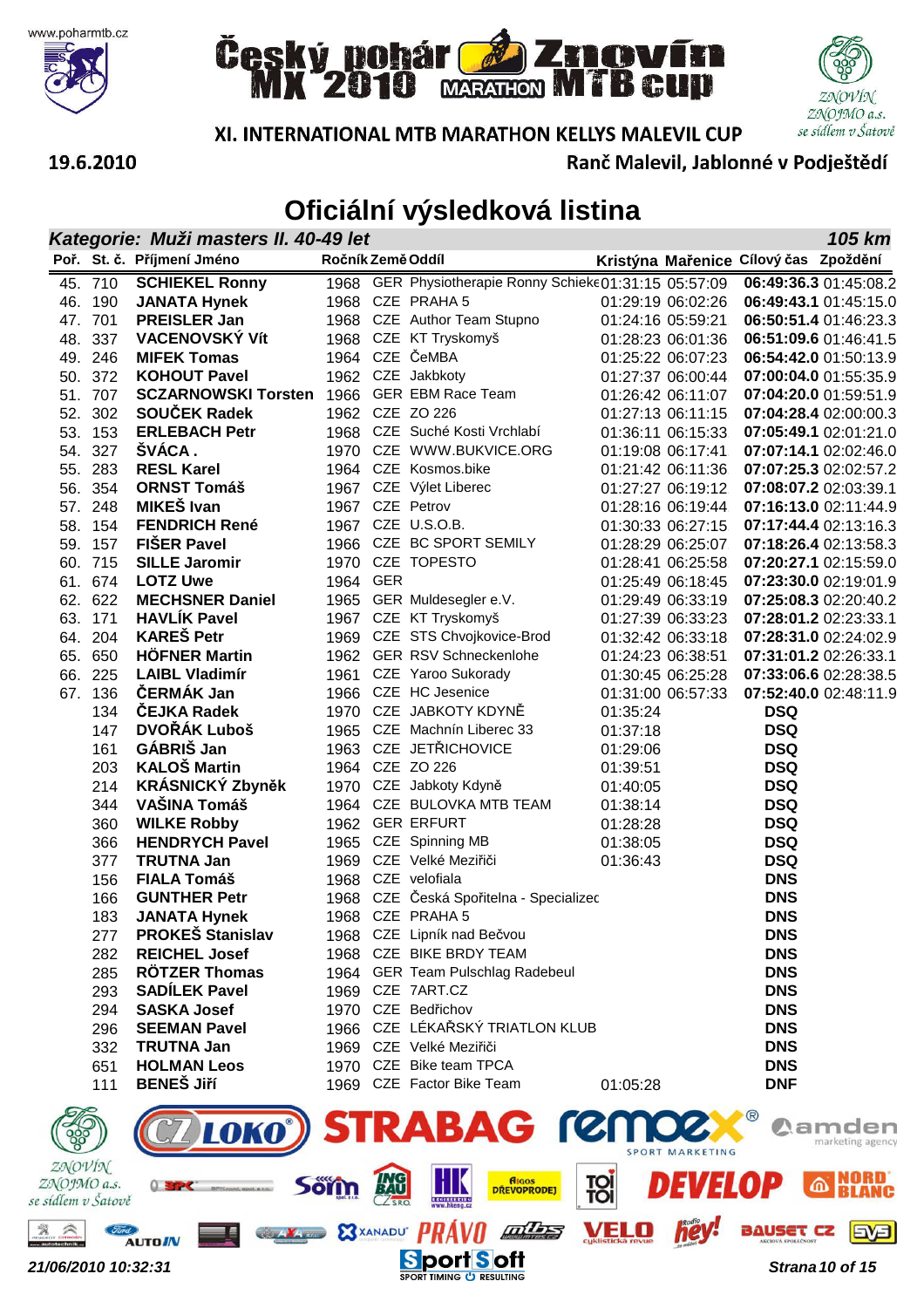







**105 km**

XI. INTERNATIONAL MTB MARATHON KELLYS MALEVIL CUP

Ranč Malevil, Jablonné v Podještědí

#### 19.6.2010

|  | Kategorie: Muži masters II. 40-49 let |  |
|--|---------------------------------------|--|
|--|---------------------------------------|--|

|     | Poř. St. č. Příjmení Jméno | Ročník Země Oddíl |                                         | Kristýna Mařenice Cílový čas Zpoždění |            |  |
|-----|----------------------------|-------------------|-----------------------------------------|---------------------------------------|------------|--|
| 112 | <b>BENEŠ Radek</b>         |                   | 1970 CZE Praha 18                       | 01:32:09                              | <b>DNF</b> |  |
| 145 | <b>DVOŘÁK Filip</b>        |                   | 1968 CZE DOKSY                          | 01:33:41                              | <b>DNF</b> |  |
| 168 | <b>HALBERSTAT Petr</b>     |                   | 1961 CZE SPINBIKE CLUB                  | 01:28:43                              | <b>DNF</b> |  |
| 217 | <b>KROB Zdeněk</b>         |                   | 1963 CZE KCR ROUDNICE NAD LABEN01:14:52 |                                       | <b>DNF</b> |  |
| 341 | VÁŇA Miloslav              |                   | 1963 CZE BOHUTIN                        | 01:32:10                              | <b>DNF</b> |  |
| 368 | <b>KOPKA Jan</b>           |                   | 1963 CZE PAKLI SPORT KLUB               | 01:08:13                              | <b>DNF</b> |  |
| 630 | DUŽÁR JIří                 |                   | 1963 CZE BIG SHOCK TEAM                 | 01:18:17                              | <b>DNF</b> |  |
| 642 | <b>HALLMANN Martin</b>     |                   | 1964 GER PSV Cycling Team               |                                       | <b>DNF</b> |  |
| 699 | <b>PLZAK Ludek</b>         |                   | 1966 CZE Author Team Stupno             | 01:19:09                              | <b>DNF</b> |  |

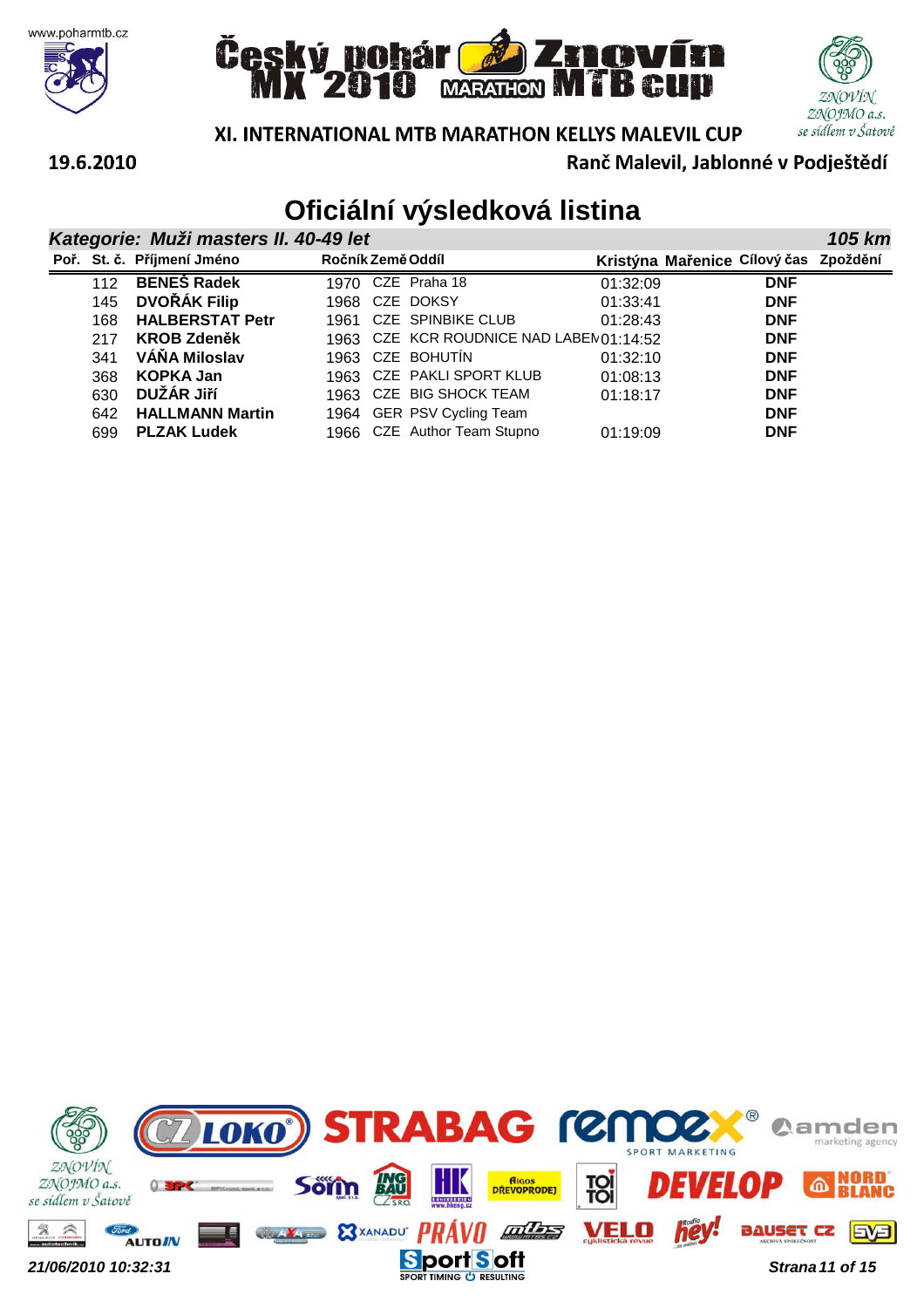







**105 km**

XI. INTERNATIONAL MTB MARATHON KELLYS MALEVIL CUP

Ranč Malevil, Jablonné v Podještědí

# **Oficiální výsledková listina**

#### **Kategorie: Muži masters III. 50 let a starší**

|     |     | Poř. St. č. Příjmení Jméno | Ročník Země Oddíl |     |                                                      |          |                   | Kristýna Mařenice Cílový čas Zpoždění |                       |
|-----|-----|----------------------------|-------------------|-----|------------------------------------------------------|----------|-------------------|---------------------------------------|-----------------------|
| 1.  | 173 | <b>HENYCH Jaroslav</b>     |                   |     | 1958 CZE KL Sport Most                               |          | 01:09:09 04:57:06 |                                       | 05:43:42.0 00:00:00.0 |
| 2.  | 181 | <b>HUMMITZSCH Stephan</b>  |                   |     | 1953 GER Ponat-Versal-Bike Team                      |          | 01:11:45 05:25:17 |                                       | 06:09:59.3 00:26:17.3 |
| 3.  | 211 | KOČIŠ Josef                |                   |     | 1960 CZE Bike Hněvousice                             |          | 01:17:59 05:33:36 |                                       | 06:19:39.4 00:35:57.4 |
| 4.  | 177 | <b>HRUBÝ Jaroslav</b>      | 1955              |     | CZE KL Sport Most                                    |          | 01:16:03 05:31:58 |                                       | 06:23:06.3 00:39:24.3 |
| 5.  | 696 | <b>PIECHOTA Ulf</b>        | 1958              |     | GER Sportfreunde Ottendorf Okrilla 01:19:06 05:38:03 |          |                   |                                       | 06:25:00.2 00:41:18.2 |
| 6.  | 231 | <b>LINEK Petr</b>          | 1959              |     | CZE AGNESI MTB TEAM                                  |          | 01:14:27 05:37:11 |                                       | 06:25:07.0 00:41:25.0 |
| 7.  | 367 | <b>BALATKA Jaroslav</b>    | 1954              |     | CZE SKP Maják Jablonec                               |          | 01:22:46 05:36:24 |                                       | 06:26:28.3 00:42:46.3 |
| 8.  | 328 | <b>TAUCHMAN Jiří</b>       | 1959              |     | CZE HK JIZERA                                        |          | 01:24:51 06:07:01 |                                       | 06:57:19.5 01:13:37.5 |
| 9.  | 352 | VLÁČIL Jan                 |                   |     | 1958 CZE CentralBike                                 |          | 01:22:36 06:07:56 |                                       | 06:58:31.2 01:14:49.2 |
| 10. | 208 | <b>KLÁPŠTĚ Jaroslav</b>    |                   |     | 1951 CZE HK JIZERA                                   |          | 01:25:09 06:10:01 |                                       | 06:59:31.3 01:15:49.3 |
| 11. | 276 | POSPÍCHAL Jan              | 1957              |     | CZE Cykloklub Varnsdorf                              |          | 01:28:38 06:09:32 |                                       | 07:03:08.9 01:19:26.9 |
| 12. | 148 | <b>EHRIG Matthias</b>      | 1960              |     | <b>GER SBB Freiberg</b>                              |          | 01:26:45 06:12:00 |                                       | 07:04:36.1 01:20:54.1 |
| 13. | 729 | <b>STIPEK Frantisek</b>    |                   |     | 1954 CZE Volvo Auto Hase MTB Team                    |          | 01:36:45 06:17:05 |                                       | 07:12:26.1 01:28:44.1 |
| 14. | 271 | PEŘINA Jiří                |                   |     | 1958 CZE Praha 4                                     |          | 01:27:59 06:27:20 |                                       | 07:21:05.2 01:37:23.2 |
| 15. | 721 | <b>SMEJKAL Jiri</b>        | 1959 CZE          |     |                                                      |          | 01:31:29 06:47:17 |                                       | 07:42:29.1 01:58:47.1 |
|     | 146 | DVOŘÁK Jiří                |                   |     | 1958 CZE JABLONEC NAD NISOU                          | 01:40:02 |                   | <b>DSQ</b>                            |                       |
|     | 230 | <b>LENER Ladislav</b>      |                   |     | 1956 CZE TTK Klatovy                                 | 01:36:49 |                   | <b>DSQ</b>                            |                       |
|     | 288 | RŮŽIČKA Milan              |                   |     | 1955 CZE Zruč nad Sázavou                            | 01:44:27 |                   | <b>DSQ</b>                            |                       |
|     | 292 | SÁDECKÝ Vladimír           |                   |     | 1955 CZE Praha 6                                     | 01:45:03 |                   | <b>DSQ</b>                            |                       |
|     | 307 | <b>STRNAD Miloš</b>        | 1953              |     | CZE Jirčanská Střela                                 | 01:35:07 |                   | <b>DSQ</b>                            |                       |
|     | 649 | <b>HLAVACEK Jiri</b>       | 1958 CZE          |     |                                                      | 01:36:41 |                   | <b>DSQ</b>                            |                       |
|     | 688 | <b>NOWAK Axel</b>          | 1960              |     | GER Jenaer Radverein MTB Team   01:44:54             |          |                   | <b>DSQ</b>                            |                       |
|     | 722 | <b>SMUTEK Miloslav</b>     |                   |     | 1952 CZE TJ Sokol Stodůlky                           | 01:37:38 |                   | <b>DSQ</b>                            |                       |
|     | 241 | <b>MATOUŠEK Otta</b>       |                   |     | 1955 CZE ITchallenge                                 |          |                   | <b>DNS</b>                            |                       |
|     | 301 | <b>SLÁMA Vladimír</b>      | 1956              | CZE |                                                      |          |                   | <b>DNS</b>                            |                       |
|     | 322 | <b>SPOLC Milan</b>         |                   |     | 1958 CZE Česká spořitelna Specialized 1              |          |                   | <b>DNS</b>                            |                       |
|     | 639 | <b>HÁBL Miroslav</b>       | 1957 CZE          |     |                                                      | 01:35:21 |                   | <b>DNF</b>                            |                       |

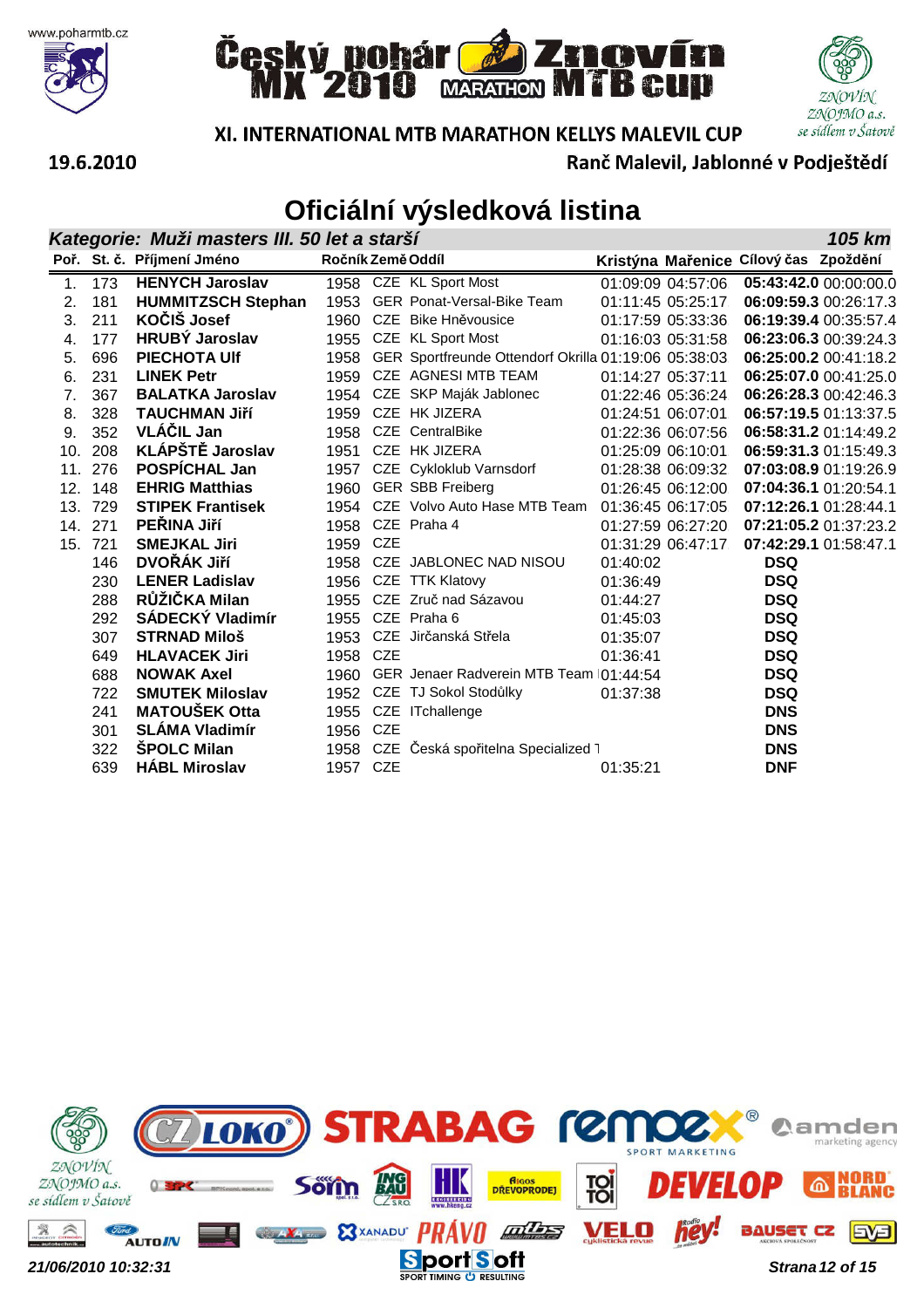







XI. INTERNATIONAL MTB MARATHON KELLYS MALEVIL CUP

Ranč Malevil, Jablonné v Podještědí

|                                |       | <b>Kategorie: Zeny ELITE</b> |                   |                                                        |          |                   |                                       | 105 km                |
|--------------------------------|-------|------------------------------|-------------------|--------------------------------------------------------|----------|-------------------|---------------------------------------|-----------------------|
|                                |       | Poř. St. č. Příjmení Jméno   | Ročník Země Oddíl |                                                        |          |                   | Kristýna Mařenice Cílový čas Zpoždění |                       |
| 1.9                            |       | <b>HAVLÍKOVÁ Pavla</b>       |                   | 1983 CZE KC Kooperativa SG Jablonec (01:07:10 04:33:00 |          |                   |                                       | 05:12:46.1 00:00:00.0 |
| 2.11                           |       | <b>MANĎÁKOVÁ Barbora</b>     |                   | 1976 CZE CYKLOTRENINK.com                              |          | 01:08:09 04:49:32 |                                       | 05:33:33.3 00:20:47.2 |
|                                | 3. 28 | <b>TLAMKOVÁ Petra</b>        |                   | 1982 CZE Merida Biking Team                            |          | 01:11:44 04:56:52 |                                       | 05:40:54.4 00:28:08.3 |
| 4. 5                           |       | ČUŘÍKOVÁ Lucia               |                   | 1980 CZE VEUS Vyškov                                   |          | 01:11:05 05:03:13 |                                       | 05:48:55.3 00:36:09.2 |
| 5.                             | -48   | NOVÁKOVÁ Pavla               |                   | 1981 CZE Merida Biking Team 2                          |          | 01:16:05 05:27:51 |                                       | 06:16:21.0 01:03:34.9 |
| 6.                             | 711   | <b>SCHMIDT Sylvia</b>        | 1981              | <b>GER Streusandbüchse</b>                             |          | 01:19:48 05:46:12 |                                       | 06:34:44.3 01:21:58.2 |
| $7_{\scriptscriptstyle{\sim}}$ | 17    | <b>MAŠÍNOVÁ Lucie</b>        | 1981              | CZE Protherm                                           |          | 01:32:51 06:56:56 |                                       | 07:57:13.1 02:44:27.0 |
|                                | 6     | <b>EGEMOVÁ Linda</b>         | 1981              | CZE BIKE BRDY TEAM                                     |          |                   | <b>DNS</b>                            |                       |
|                                | 20    | PREISLEROVÁ Karolína         |                   | 1983 CZE MTB TEAM PŘÍCHOVICE                           |          |                   | <b>DNS</b>                            |                       |
|                                | 16    | <b>KUGLEROVÁ Eva</b>         |                   | 1982 CZE Praha 4                                       | 01:36:34 |                   | <b>DNF</b>                            |                       |
|                                | 26    | <b>ŠULCOVÁ Pavlína</b>       |                   | 1986 CZE GT Czech Team                                 | 01:08:34 |                   | <b>DNF</b>                            |                       |

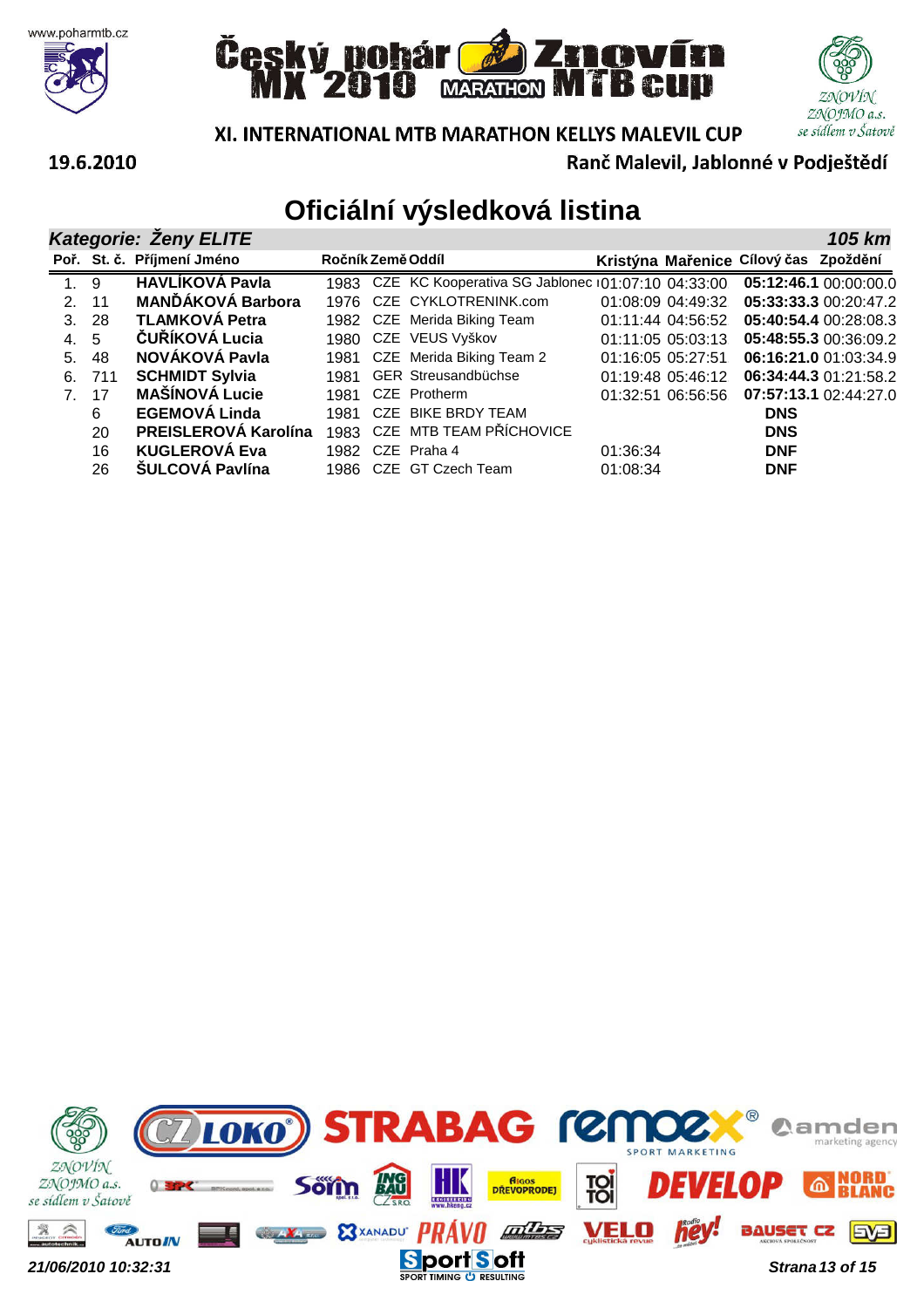







Ranč Malevil, Jablonné v Podještědí

#### 19.6.2010

| Kategorie: Zeny hobby I. 30 - 39 let<br>105 km |       |                                                              |                   |  |                            |          |                   |                                       |                                             |  |
|------------------------------------------------|-------|--------------------------------------------------------------|-------------------|--|----------------------------|----------|-------------------|---------------------------------------|---------------------------------------------|--|
|                                                |       | Poř. St. č. Příjmení Jméno                                   | Ročník Země Oddíl |  |                            |          |                   | Kristýna Mařenice Cílový čas Zpoždění |                                             |  |
|                                                |       | 1. 386 KONIGSMARKOVÁ Petra 1978 CZE GS Cyklo team Jistebnice |                   |  |                            |          |                   |                                       | 01:18:07 05:35:18   06:25:46.2   00:00:00.0 |  |
| $\mathcal{P}$                                  | 169   | HARTLOVÁ Lenka                                               |                   |  | 1977 CZE Kellys BIKE RANCH |          |                   |                                       | 01:31:22 06:21:43   07:17:11.1   00:51:24.9 |  |
|                                                | 3.266 | <b>PAJEROVÁ Zuzka</b>                                        |                   |  | 1972 CZE Wild & Wonderfull |          | 01:29:00 06:27:33 |                                       | 07:22:33.1 00:56:46.9                       |  |
|                                                |       | 4. 244 MELČOVÁ Jana                                          |                   |  | 1975 CZE JABKOTY           |          |                   |                                       | 01:35:25 06:39:05 07:34:08.2 01:08:22.0     |  |
|                                                | 730   | <b>STRÄMEL Katrin</b>                                        |                   |  | 1978 GER EBM Race Team     | 01:38:56 |                   | <b>DSQ</b>                            |                                             |  |
|                                                | 239   | <b>MARTINKOVÁ Jana</b>                                       |                   |  | 1980 CZE CYKLOTRENINK.com  |          |                   | <b>DNS</b>                            |                                             |  |
|                                                | 137   | ČERNÁ Květa                                                  |                   |  | 1978 CZE SOStym            | 01:51:48 |                   | <b>DNF</b>                            |                                             |  |